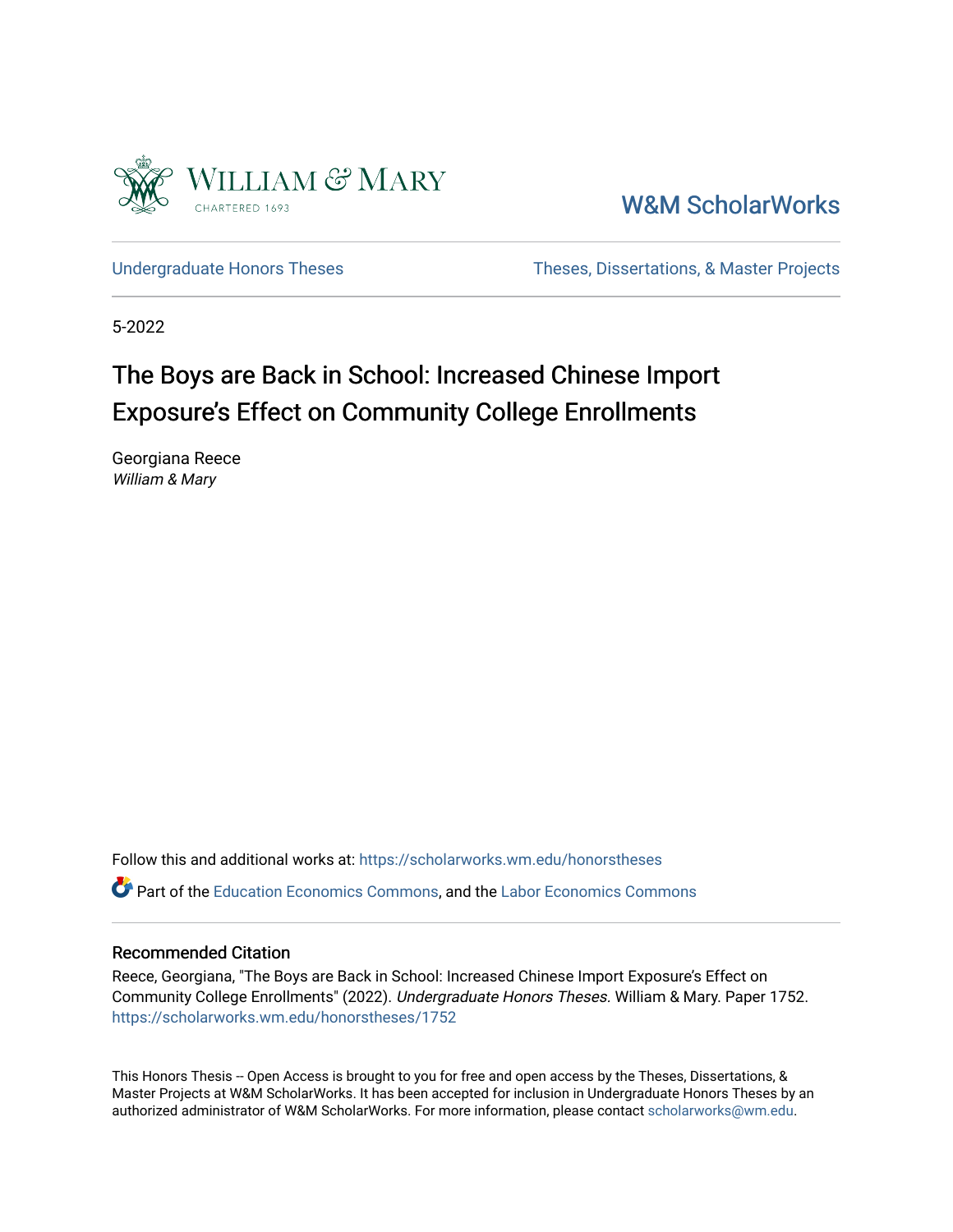The Boys are Back in School: Increased Chinese Import Exposure's Effect on Community College Enrollments

A thesis submitted in partial fulfillment of the requirement for the degree of Bachelor of Arts in Economics from William & Mary

by

Georgiana Reece

| Accepted for | tonors                                |
|--------------|---------------------------------------|
|              | (Honors, High Honors, Highest Honors) |
|              |                                       |
|              |                                       |
|              | Dr. Luis Baldomero-Quintana, Director |
|              |                                       |
|              | Dr. John Lopresti                     |
|              |                                       |
|              |                                       |
|              | Dr. Ammar Malik                       |

Williamsburg, VA May 3, 2022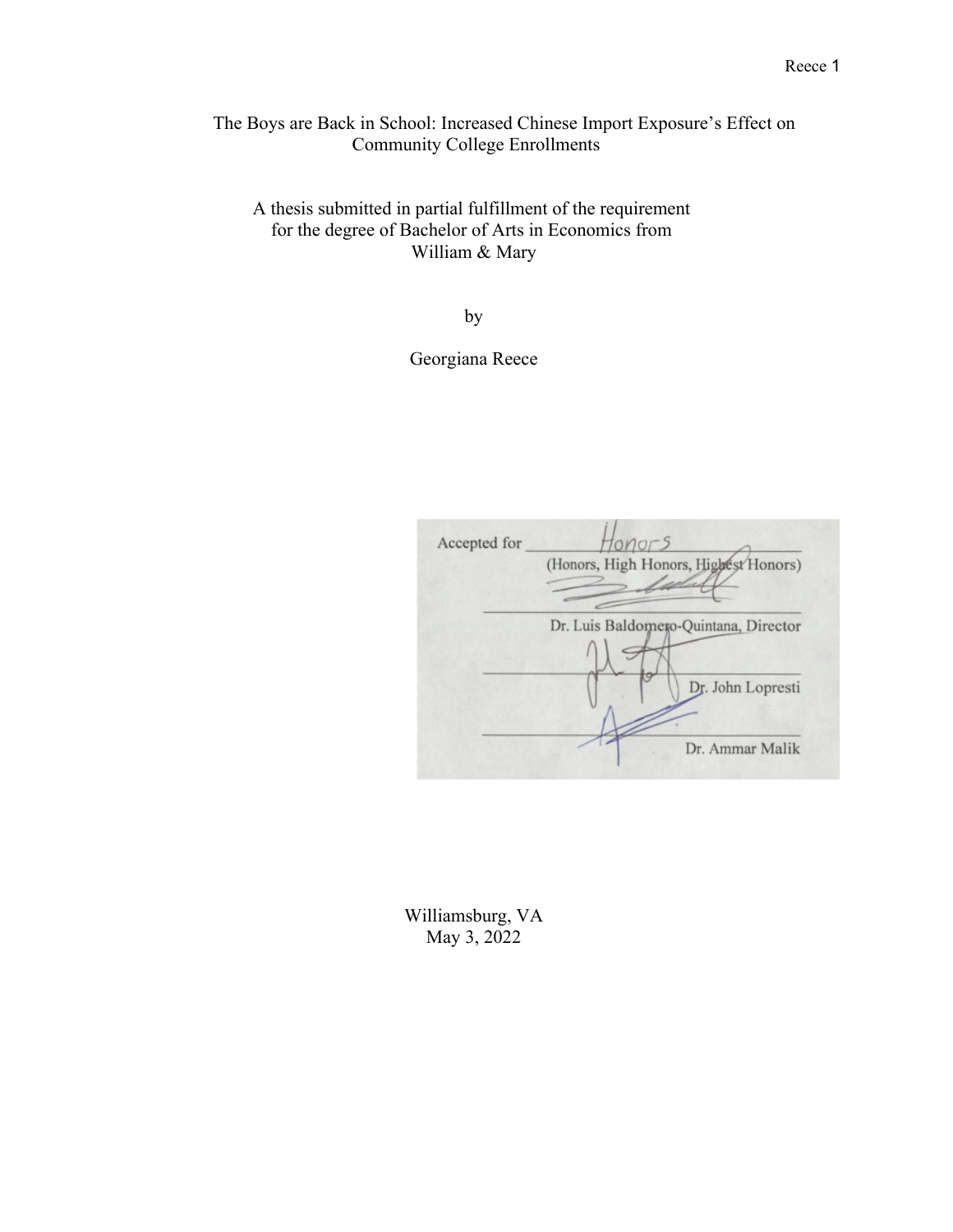#### **Abstract**

*I analyze how Chinese import competition impacts community college enrollments in US commuting zones by using the variation of import exposure across the United States. After controlling for broader changes in the US economy, the findings show that there is fairly large and positive effect on enrollments for men between the years 1990 and 2007. The results for female enrollments are small or negative. However, these results for both men and women are imprecisely estimated. The findings of this paper resemble previous findings in the literature, namely*  Greenland and Lopresti (2016), Ferriere et. al (2021), and Lee (2021) which demonstrate in*creases in high school graduation rates and college enrollments. At the same time, due to the demographics of community colleges, these results expand insight on the human capital adjustment of lower income individuals caused by import competition* (*Kane & Rouse, 1995).*

#### **1.0 Introduction**

Recent research in international trade has shown that an increase in import competition leads to a wage gap and decline in employment for unskilled workers as well as a weakening of the US manufacturing industry (Greenland and Lopresti, 2016). These declining labor market conditions can keep individuals in school rather than entering the workforce at a younger age, thus leading to higher high school graduation rates (Greenland and Lopresti, 2016). However, in this paper I analyze how declining labor market conditions caused by an increase in Chinese imports affects enrollments at community colleges. I focus on community colleges because they offer a range of opportunities to develop human capital from vocational focused certificates to associates degrees. Moreover, community colleges tend to cater to individuals of lower income and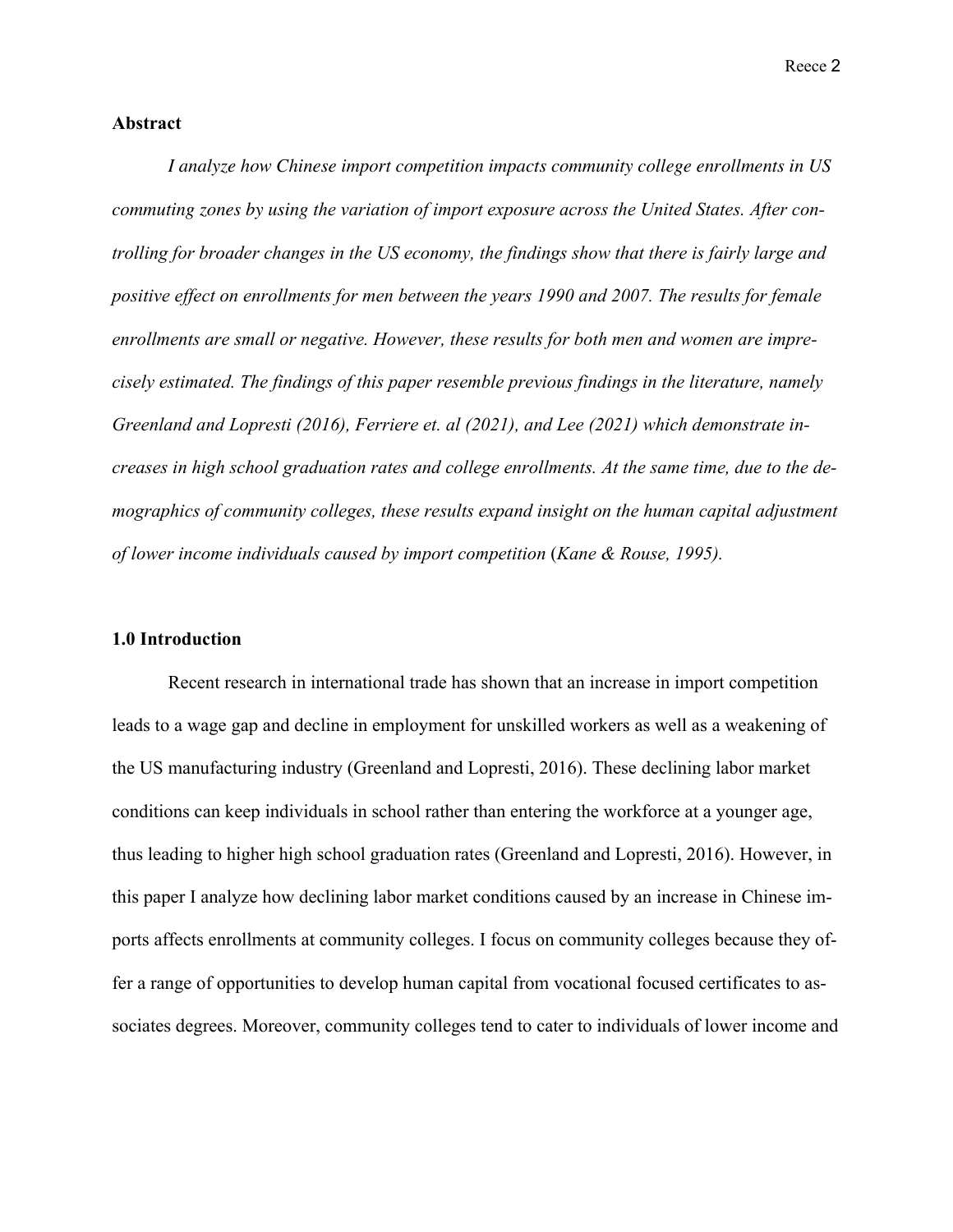who stay in the local labor market after graduation (Kane & Rouse*,* 1995*)*. Therefore, community college enrollments offer the opportunity to study the different human capital adjustment of lower income men and women in local labor markets in the face of increased import competition.

Furthermore, how early an individual enters the workforce is also impacted by gender as there are more women pursuing higher education than men. For example, during the time period of interest for this paper there were 1.3 women attending undergraduate institutions for every man attending (Goldin et. al, 2006). This trend is caused by a variety of factors which disincentivize men from attending college such as, higher effort costs and a lower wage premium (Jacob, 2002). Therefore, these preexisting labor market conditions cause men to enter the workforce earlier than women (Goldin et. al, 2006). Thus, human capital decisions can be impacted by both increased import competition and gender. Hence, this paper builds on past research on human capital adjustment and international trade by determining if an increase in Chinese imports leads to a change in community college enrollments based on gender.

Moreover, educational opportunities, such as community colleges, increase an individual's human capital and wages according to the Mincer and Ben-Porath models (Mincer, 1958, Ben-Porath, 1967). These models explain personal income distribution in relation to investment in human capital and help understand why individuals would forgo earnings to pursue further educational opportunities like community colleges. Firstly, the Mincer model shows wages as a function of schooling and experience and that individuals with more education have higher incomes due to the higher investment in human capital. Therefore, education is a positive, significant and profitable human capital investment for individuals (Mincer, 1958). Similarly, the Ben-Porath model describes earnings in relation to human capital investment and education. Ben-Po-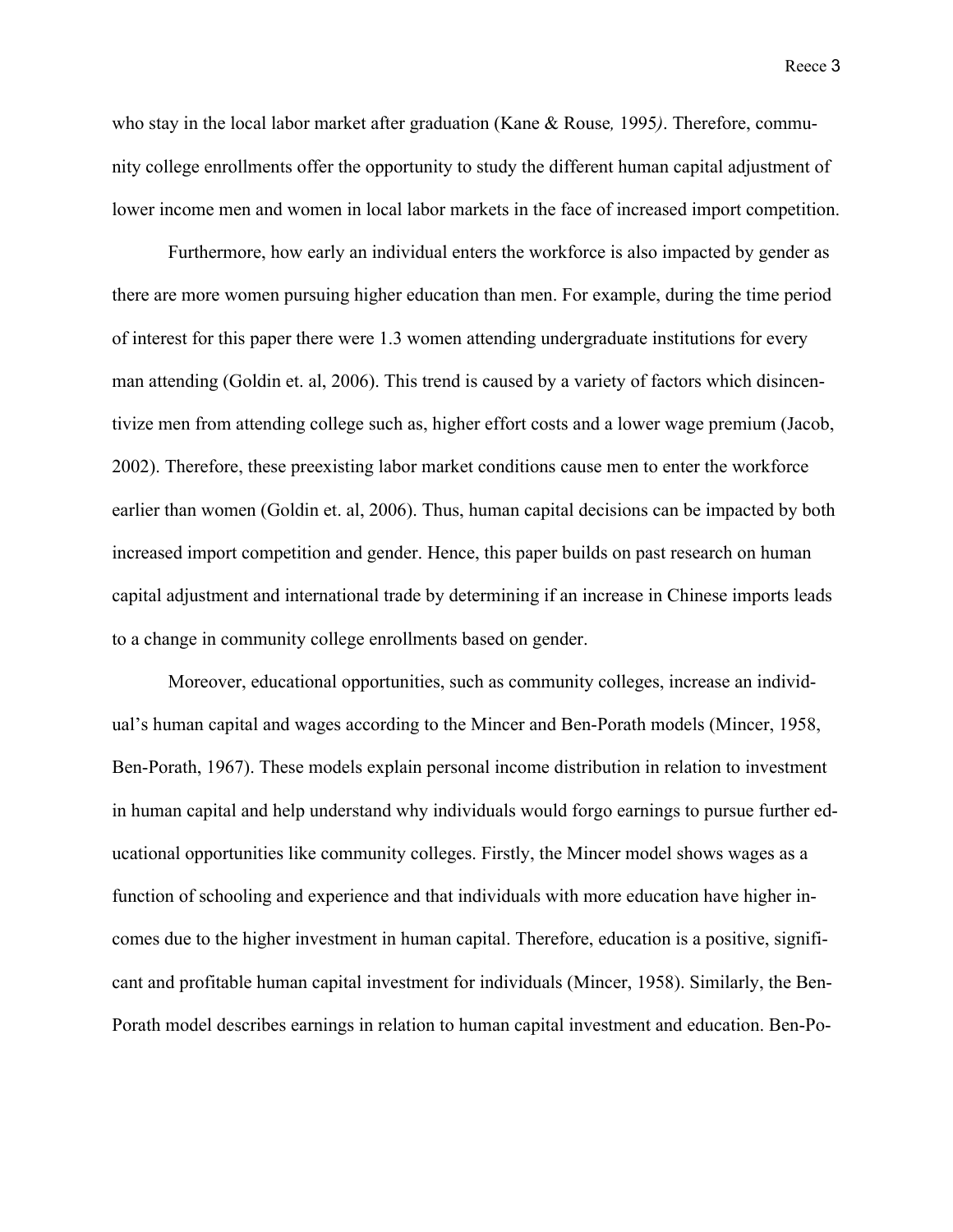rath (1967) shows that there will be a period of no earnings while an individual pursues education which is followed by a period of earning wages. Wages increase at a decreasing rate as experience and on the job training increases human capital. However, as age increases productivity decreases and thus income will not increase by the same amount (Ben-Porath, 1967). Ben-Porath (1967) also argues that a longer period of education means the longer an individual forgoes wages but, when this period of education is complete the earnings will be higher. Furthermore, these models show that an increase in import competition may reduce the opportunity cost of an extra year of education because job opportunities will be scarcer. However, at the same time, these models show that there could be a potential increase in the opportunity cost of education if the parents of an individual face a job loss due to import exposure. In this situation an individual may choose to enter the labor market instead of continuing their education in order to support their family financially. Therefore, these models help economists understand the human capital decisions of individuals but not how they will be impacted by an increase in import competition.

On this note, this study seeks to determine if individuals chose to pursue further education in the form of community colleges as a result of increased imports from China. This study was achieved through using the percent change of community college enrollments by gender between the years 1990 and 2007 and through utilizing the IV strategy of Autor et. al (2013). To avoid biased results I used the instrument of Autor et. al (2013) in a two stage least squares regression with a series of robustness checks. The IV estimator is a measure for import exposure from China in other developed countries and helps avoid endogeneity concerns. The results of these regressions showed that for a \$1000 increase in Chinese imports per worker there was a change in the percent change of enrollments between –6.6% and .8% for women and 8.6% and 13.5% for men, although my estimates are imprecise. The impact of greater Chinese imports is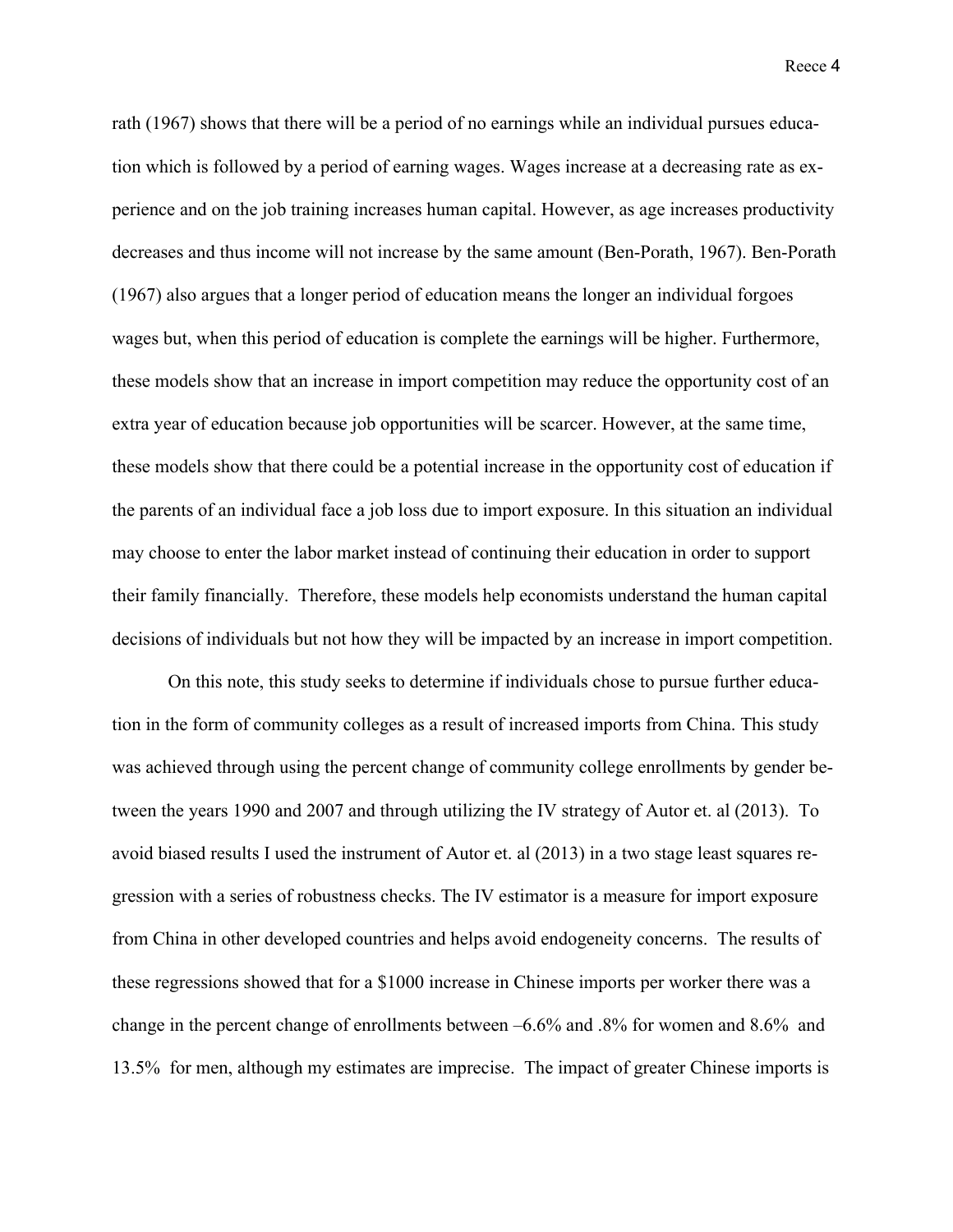fairly large and positive for men and small or negative for women. This result is most likely due to more men working in trade-sensitive industries, like manufacturing (Jacob, 2002 and Autor et. al, 2013).

This paper builds on and contributes to the existing literature regarding international trade, education, and the development of human capital. The findings of this paper are consistent with results in Lee (2021) and Ferriere et. al (2021) which show that exposure to trade leads to greater college enrollments. Moreover, the results are also consistent with Greenland and Lopresti (2016) which demonstrates that a decline in the labor market keeps students in school even post high school graduation due to the higher opportunity cost of dropping out. Finally, it builds findings in Ferriere et. al (2021) by offering insight into choices and opportunities of lower income individuals to pursue further education and skill development.

In this paper I will describe community colleges and their role in the labor market in section 1.1, the relationship between gender and educational attainment in section 1.2, the data in section 2, the econometric model in section 3, the empirical results in section 4, and in section 5 I conclude my results.

#### *1.1 Community Colleges and the Labor Market*

Community colleges are two-year public institutions which provide the opportunity for human capital development to nearly 10 million individuals attend in the United States (Acton, 2021). Similar to four-year universities, community colleges develop human capital but at a much cheaper cost than four-year universities. By offering lower tuition, community colleges are able provide significant labor market returns to a different demographic of students than a 4-year university.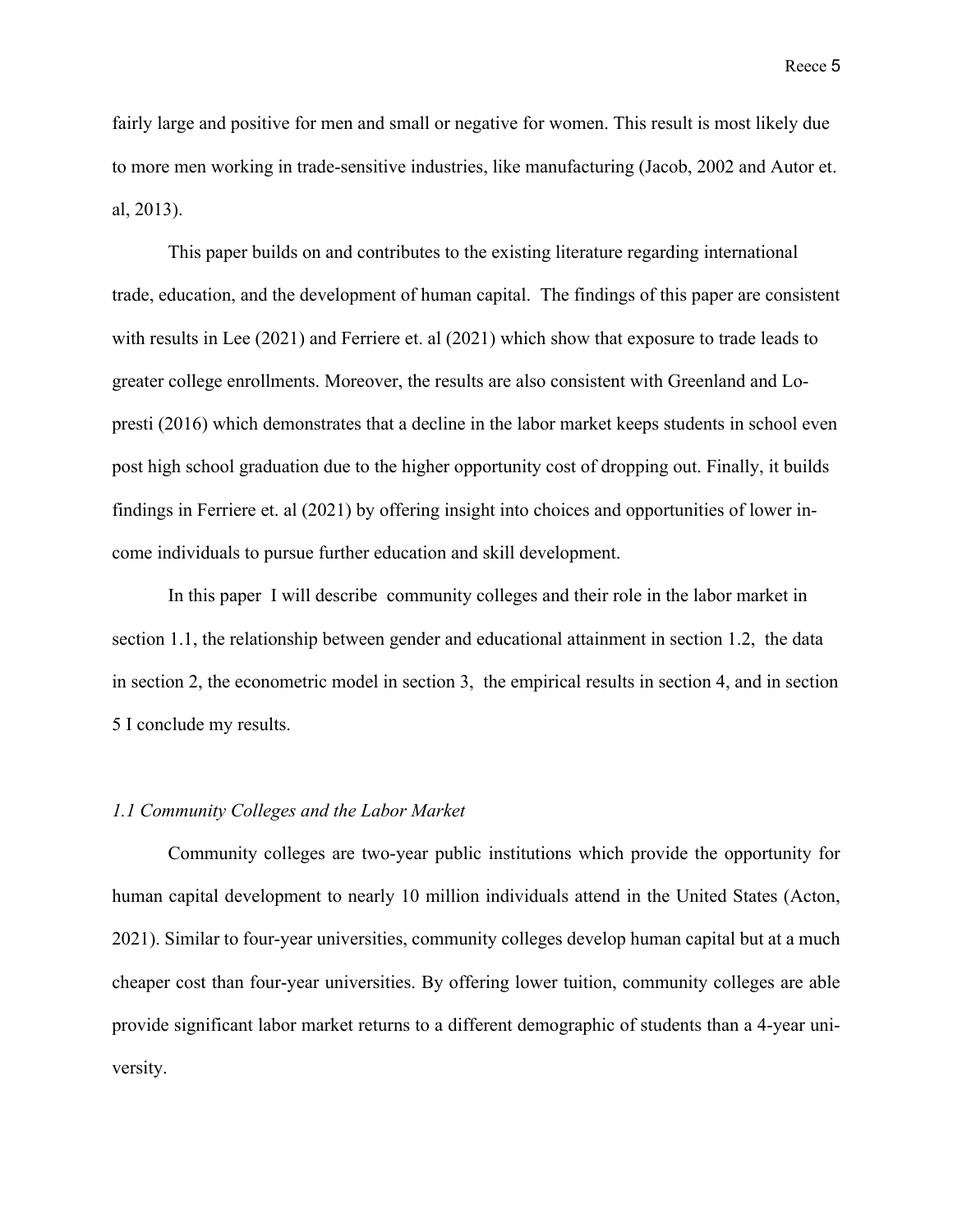Firstly, community colleges offer three different types of awards which include certificates, diplomas, and associate degrees. These awards can develop vocational skills or facilitate transferring to a four-year university and yield significant labor market returns (Jepsen et. al, 2014). For example, Jepsen et. al (2014) found that after receiving a degree or diploma, women saw \$2,400 higher quarterly earnings and men a \$1,500 increase. Therefore, community colleges are an important source of development of human capital in the United States and are of interest when researching trade's impact on human capital decisions.

Furthermore, community college enrollments are of interest because the demographics of students who enroll are distinctive from 4 year universities. Community colleges are more likely to attract lower income students in part due to the lower tuition (Kane & Rouse, 1995). On average in 2019 tuition at community colleges was \$3,800 compared to the average public 4 university tuition of \$9,400 (*Fast Facts: Tuition Costs of Colleges and Universities (76)*, 2021). Therefore, community colleges are a more accessible option for increasing one's human capital. Additionally, the demographics differ from four year institutions because a quarter of degree seeking students at community colleges are foreign born individuals or children of immigrants (Teranishi et. Al, 2011). Moreover, the students at these institutions usually enroll in a college close to home, and are likely to remain in the local labor market post-graduation (Acton, 2021). Thus, their decision to enroll in community college is influenced by local market conditions and not national trends (Acton, 2021, 1130). Therefore, studying community colleges offer the opportunity to study human capital adjustments in the local labor market for a different demographic of individuals than those who attend four year universities.

In the following section the focus of the paper will switch to discuss the difference in human capital development based on gender in the United States.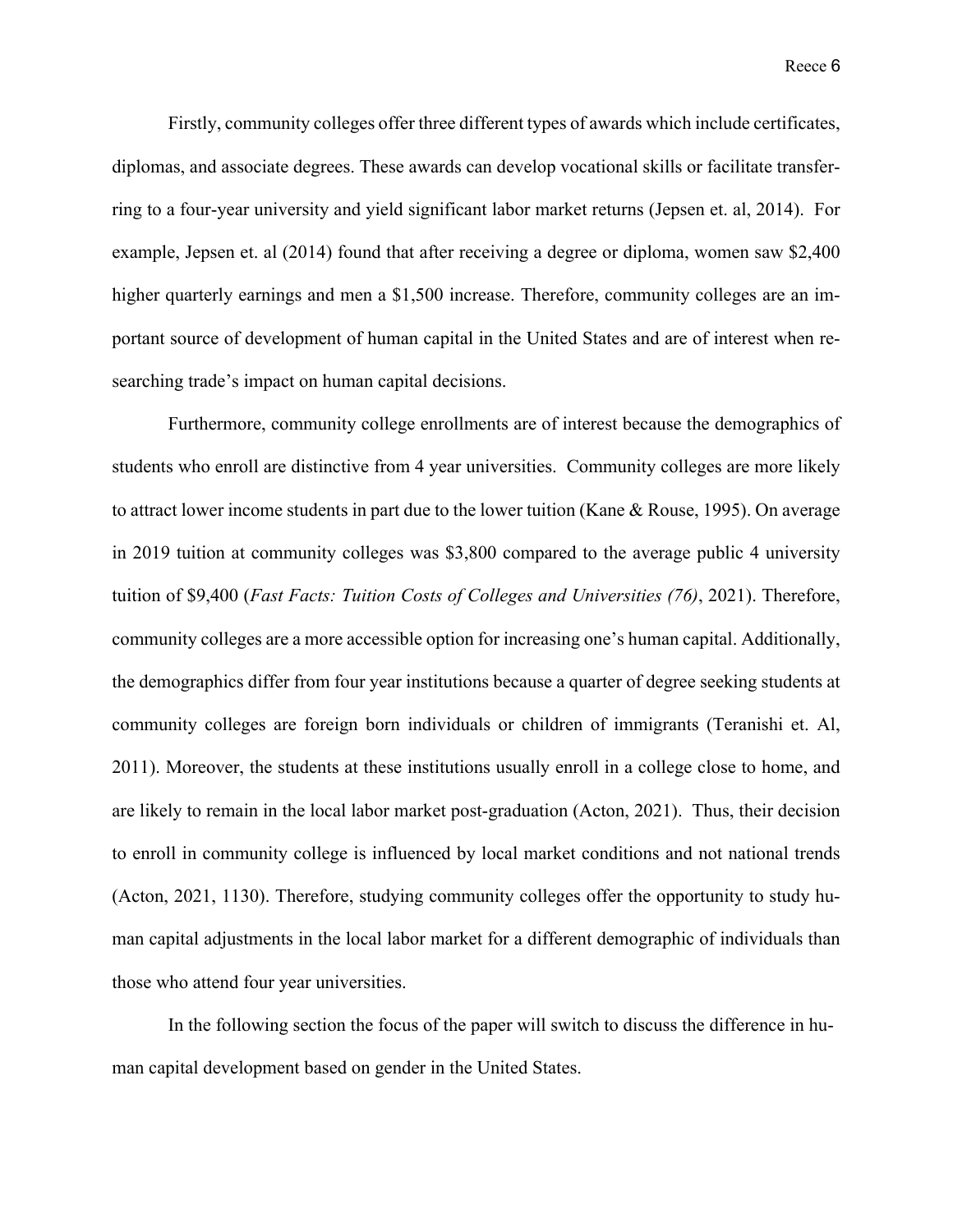#### *1.2 Gender and Educational Attainment*

Men and women will most likely face different human capital decisions and adjustments in the face of increased import competition due to preexisting labor market conditions such as the gender gap in higher education. In the past men out numbered women at institutions of higher learning however, after World War II that began to change. During the post war period the number of women pursuing higher education in the US rapidly increased leading to the disappearance of the gender gap in enrollments by 1980. However, now the United States faces a different gender gap: there are less men attending college than women (Goldin et. al, 2006). This education gap is caused by a combination of factors including cultural shifts in America, lower effort costs for women related to non-cognitive abilities, and a higher wage premium for women with a higher education (Goldin et. al, 2006, Pekkarinen, 2012, Jacob, 2002).

Firstly, the gender gap in higher education was initiated by cultural shifts in the United States after World War II (Pekkarinen, 2012). In post war America cultural changes helped remove barriers to women entering the workforce and having careers. The emergence of second wave feminism and more government protection against sex-based discrimination in the workplace encouraged more women to enter and remain in the workforce. Furthermore, societal acceptance of birth control helped women plan their futures and increased the median age of marriage, thus changing women's expectations about their futures and ability to have a career. Therefore, cultural changes in the US contributed to the gender gap in education because women faced less barriers to enter the workforce thus encouraging more women to invest in higher education (Goldin et. al, 2006).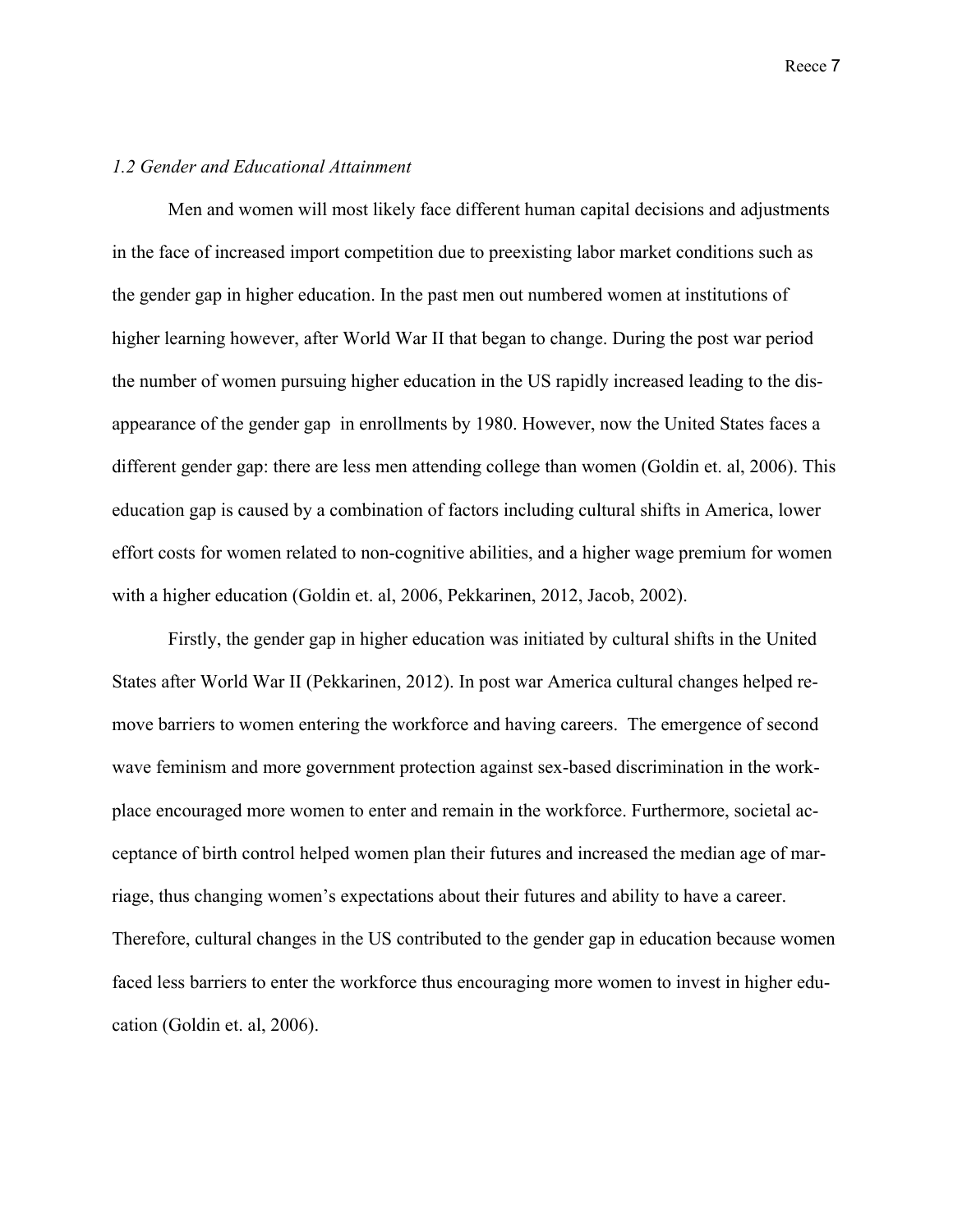Similarly, the educational gender gap in the US is caused by non-cognitive factors which make it so women have lower effort costs to attend college. Firstly, girls outperform boys in grade school, which is primarily due to non-cognitive factors (Goldin et. al, 2006). These noncognitive factors include slower maturation for boys, higher levels of impatience, more behavioral problems, and their over representation in populations with learning disabilities (Goldin et. al, 2006 and Pekkarinen, 2012). Therefore, these factors cause boys to perform worse than girls in high school thus increasing the effort cost for men to attend to college and making them more likely to enter the workforce earlier than women (Goldin et. al, 2006).

Finally, the educational gender gap is due to the fact that women have a higher wage premium from higher education than men. The wage premium is higher in part due to their success in breaking into white collar jobs traditionally dominated by men. However, women who do not attend college are less successful at entering the relatively high paying jobs that do not require a college degree, like manufacturing or construction (Jacob, 2002). Therefore, women stand to gain more in terms of wages from attending college and men have better opportunities when directly entering the workforce from secondary school (Jacob, 2002).

The gender gap in higher education in the US means that there are preexisting labor market conditions that impact men and women face differently. Therefore, an increase in import competition will have an unequal effect on the opportunity costs of education for men and women. Thus, in general it is expected that men and women will likely make different human capital decisions in the face of increased import competition.

The next section discusses the data that is used to determine the impact of import competition on community college enrollments.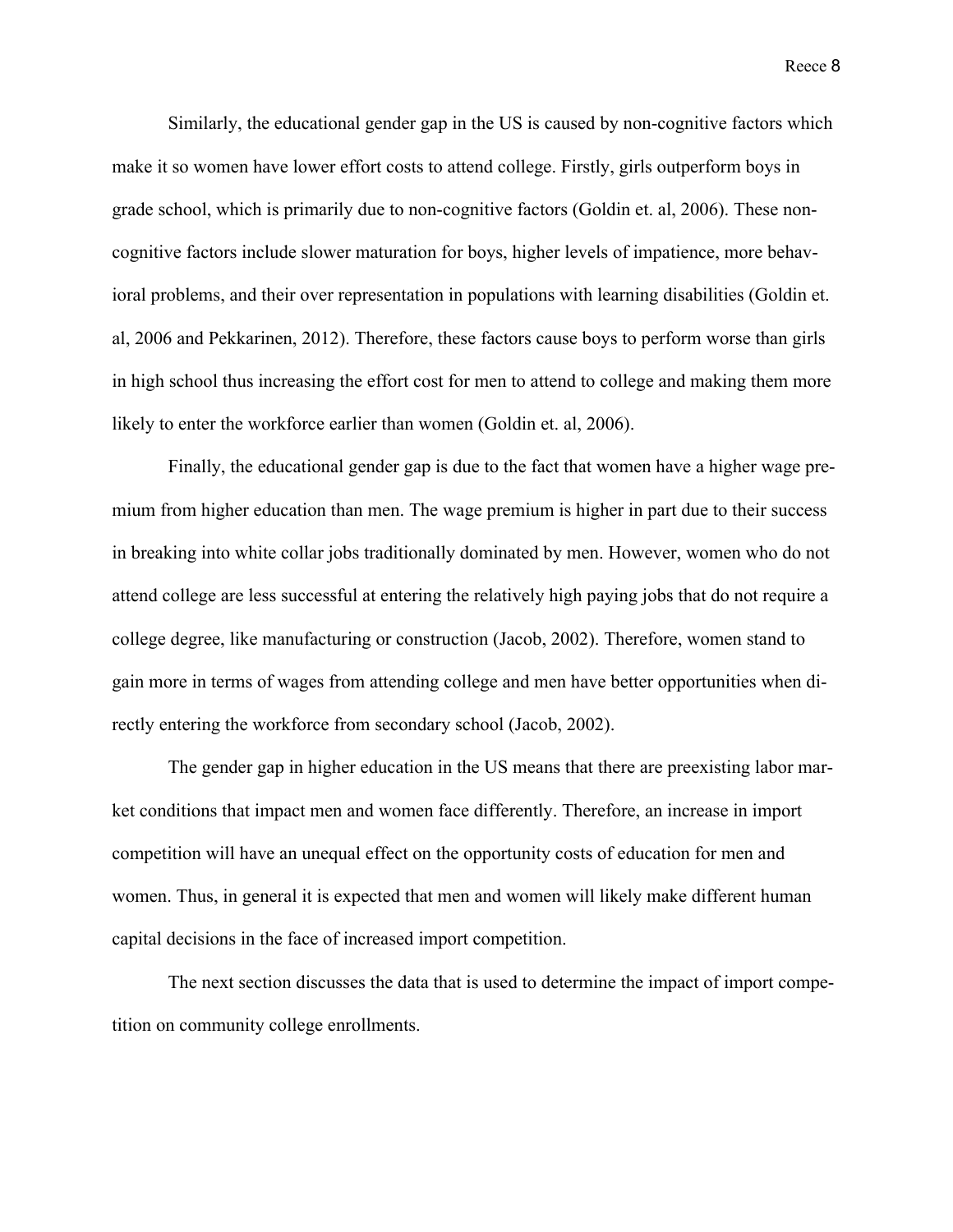#### **2.0 Data**

The data used in this paper is from three main sources: Autor et. al (2013), the Integrated Postsecondary Education Data System (IPEDS), and the Integrated Public Use Microdata Series (IPUMS).

Autor et. al (2013) gathered the dataset used for the controls, the measure for import exposure, and the instrumental variable at the commuting zone level. The data for the measure for exposure to Chinese imports in the US was derived from UN Comtrade data for the years 1991, 2000, and 2007 at the 6-digit product level. This measure is also created through data from the County Business Pattern Program (CBP) data series for the years 1980, 1990, and 2000. The CBP provides information on employment, firm size distribution, and payroll by county and industry. On the other hand, the instrument was also created from UN Comtrade data at the 6-digit product level for the years 1991, 2000, and 2007 for developed nations of Australia, Denmark, Finland, Germany, Japan, New Zealand, Spain, and Switzerland (Autor et. al, 2013).

The outcome variable of interest for this paper is the percent change in community college enrollments for men and women between the years 1990 and 2007. Due to the long nature of the period of interest, the percent changes were stacked by decade 1990 to 2000 and 2000 to 2007. Moreover, in this paper I define community colleges as two-year public institutions whose highest award granted is an associate degree. Therefore, two-year private institutions and those not offering associate degrees are not studied in this paper. The data for the enrollments in community colleges as I previously stated is sourced from Integrated Postsecondary Education Data System (IPEDS). This data included the zip codes where each community college is located. To map the community colleges to their respective commuting zones I used a crosswalk file of zip codes to commuting zones. Then the enrollments were summed by commuting zone. However,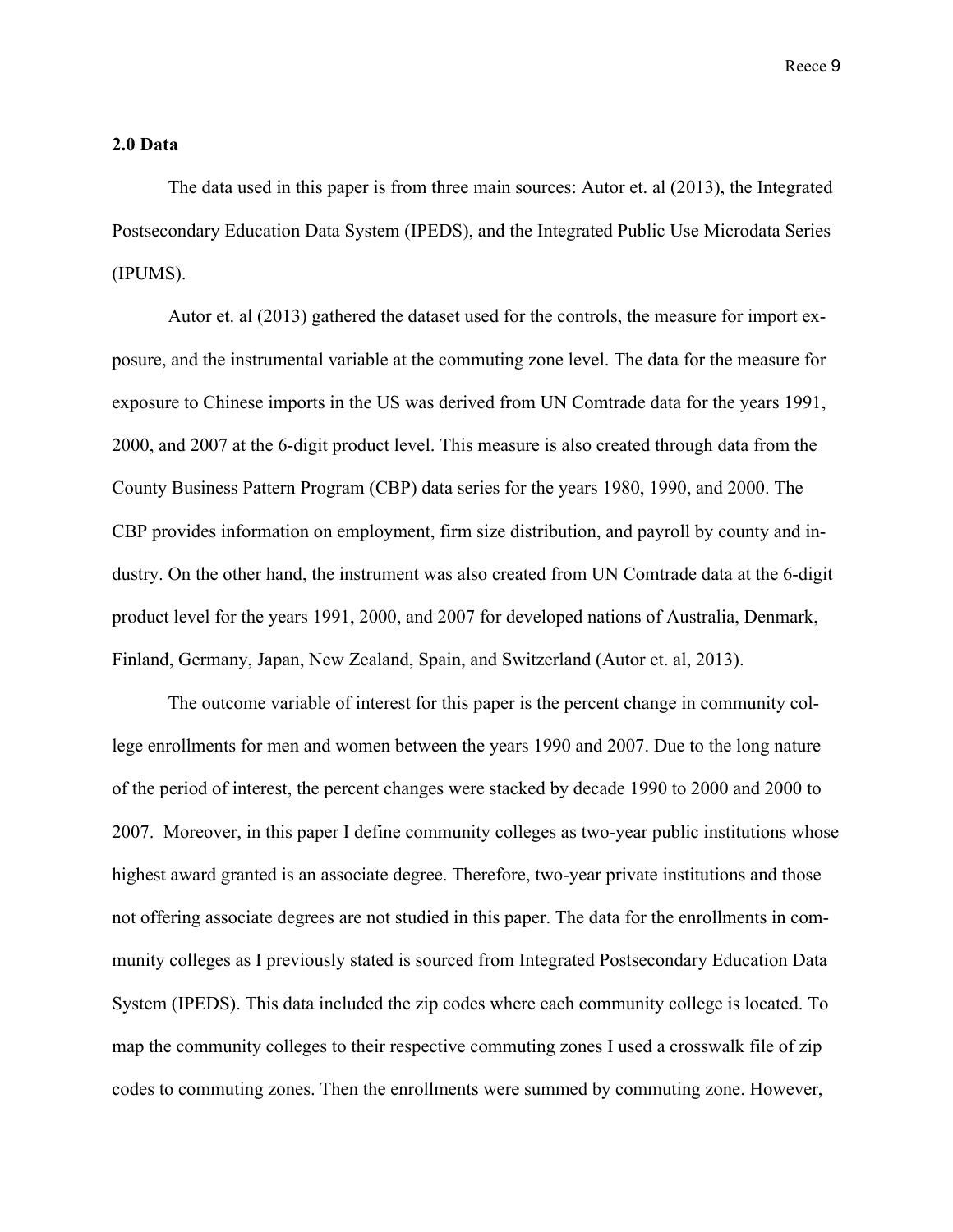commuting zones without community colleges and community colleges which did not have data on their enrollments for these years were excluded from the analysis. A random sample of the excluded colleges showed that the schools primarily did not exist in the period of interest or are located in Indian Nations. The lack of data from colleges in Indian Nations could be due to the fact that before 1993 participation in IPEDS was not mandatory therefore, these schools may have chosen not to participate (*NCES Handbook of Survey Methods - Integrated Postsecondary Education Data System (IPEDS)*, n.d.). A full list of the colleges which did not provide any data can be found in the appendix (section 6.1). Lastly, the sample of commuting zones used in this model includes only 358 of the 744 US commuting zones whereas, Autor et al (2013)'s sample includes 722. Therefore, the sample used for this model may have different characteristics. A full list of the number of commuting zones by state included in this sample compared to those in Autor et. al (2013) are included in the appendix (Section 6.4).

|                                              |     |       | Std.  |        |                  |        |
|----------------------------------------------|-----|-------|-------|--------|------------------|--------|
| <b>Variables</b>                             | N   | Mean  | Dev.  | Median | 25 <sub>th</sub> | 75th   |
| <b>Percent Change Enrollments 1990-2007</b>  | 716 | 0.495 | 3.01  | 0.163  | $-0.00255$       | 0.398  |
| <b>Percent Change Male Enrollments 1990-</b> |     |       |       |        |                  |        |
| 2007                                         | 714 | 0.385 | 1.289 | 0.146  | $-0.0273$        | 0.371  |
| <b>Percent Change Female Enrollments</b>     |     |       |       |        |                  |        |
| 1990-2007                                    | 716 | 0.494 | 2.27  | 0.179  | $-0.00303$       | 0.4103 |
| <b>Imports Per Worker in CZs with Com-</b>   |     |       |       |        |                  |        |
| munity Colleges in US Dollars                | 742 | 2.095 | 2.201 | 1.42   | 0.725            | 2.790  |

**Table 1: Summary Statistics**

Note: Summary statistics of percent change in enrollments by commuting zones which contain community colleges. Commuting zones which did not contain community colleges were excluded from the model. These Summary Statistics encompasses the whole period of 1990-2007.

#### **3.0 Estimation**

I use a two-stage least squares regression to determine the effect of Chinese import competition on enrollments. Equation 3 shows the model I use to estimate this effect. In this model *Y*

is percent change of community college enrollments between the years 1990 and 2007. Addi-

tional covariates are represented by vector  $\chi$ .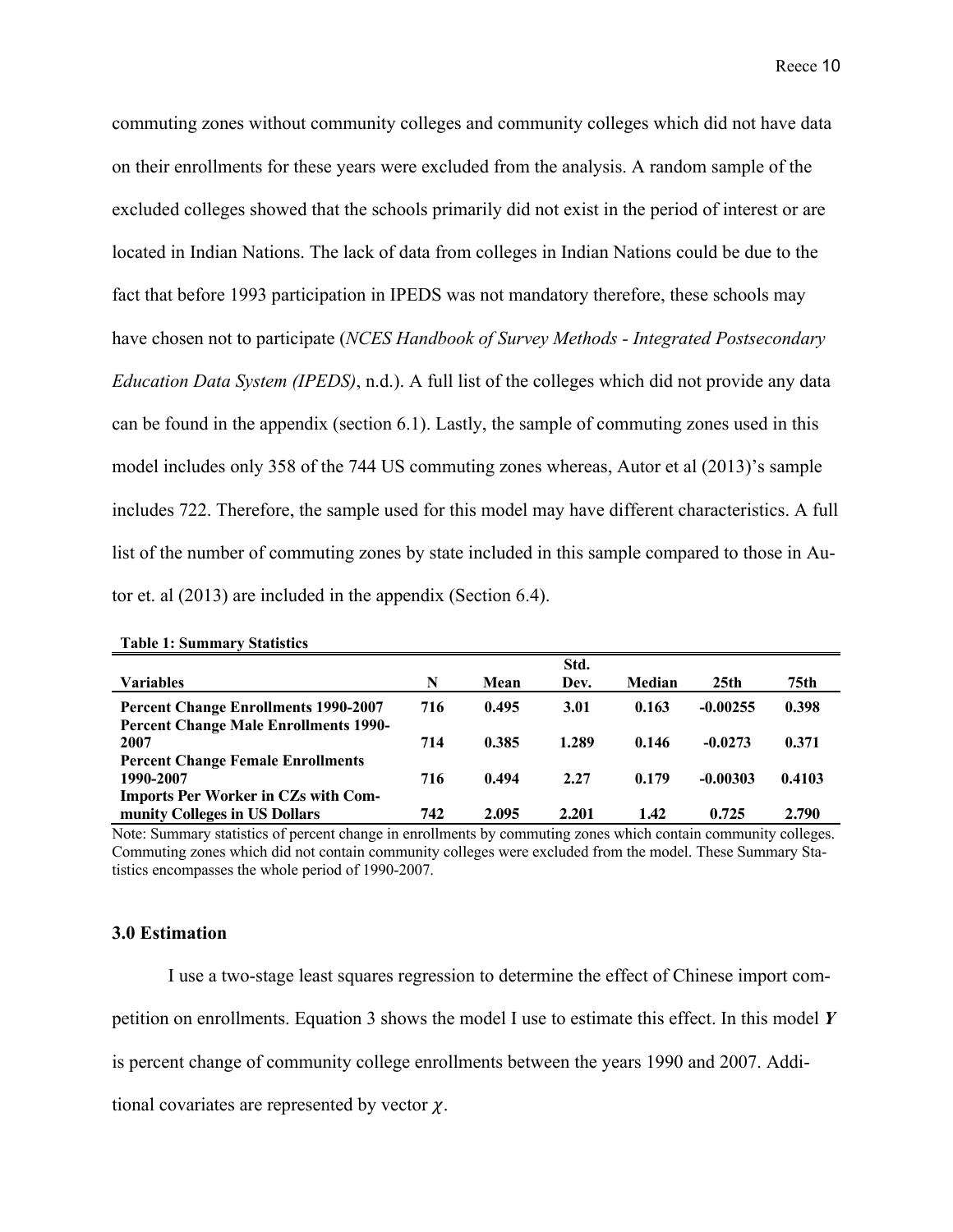$$
\Delta Y = \alpha + \beta_1 \Delta IPW_{uit} + \chi_{it}'\beta_2 + \varepsilon_{it} \tag{1}
$$

 $\Delta IPW_{uit}$  is the measure for local labor market exposure to Chinese import competition, and shows the change in import exposure per worker by commuting zone. It is constructed in equation 2 where  $L_{iit}$ , the start of the period of employment for year *t* in region *i* which scales  $\Delta M_{ucit}$ , the change in US imports from industry *j* (Autor et. al, 2013, 2128).

$$
\Delta IPW_{uit} = \sum_{j} \frac{L_{ijt}}{L_{ujt}} \frac{\Delta M_{ucjt}}{L_{it}} \tag{2}
$$

Following the strategy of Autor et. al (2013)  $ΔIPW<sub>uit</sub>$  is instrumented by  $ΔIPW<sub>oit</sub>$ , which is a measure for import exposure from China in other developed countries. The construction of  $\Delta IPW_{oit}$  is shown in equation 4 where  $\Delta M_{ocjt}$  is the change in the other developed countries' imports for industry *j* which is scaled by  $L_{it-1}$  which is the employment levels by region from the previous decade in order to mitigate simultaneity bias (Autor et. al, 2013).

$$
\Delta IPW_{oit} = \sum_{j} \frac{L_{ijt-1}}{L_{ujt-1}} \frac{\Delta M_{ocjt}}{L_{it-1}}
$$
\n(3)

I use the two-stage least squares regression analysis due to concerns that the outcome variable would be correlated with US demand shocks. Demand shocks in the US that would affect both the labor market and the amount of imports could cause biased results of an OLS regression. The instrument is necessary to ensure that the increase in enrollments is due to an increase in imports from China and not due to variables that impact both the imports of the cities and community college enrollment, like productivity or amenities of the commuting zones. There are endogeneity concerns because an increase in imports from China could be caused by factors other than China's rising productivity in the 1990s and early 2000s. For example, an increase in imports in a commuting zone could be due to their inability to produce enough goods for their desired levels of consumption. Thus, the CZ would need to import more goods from China. The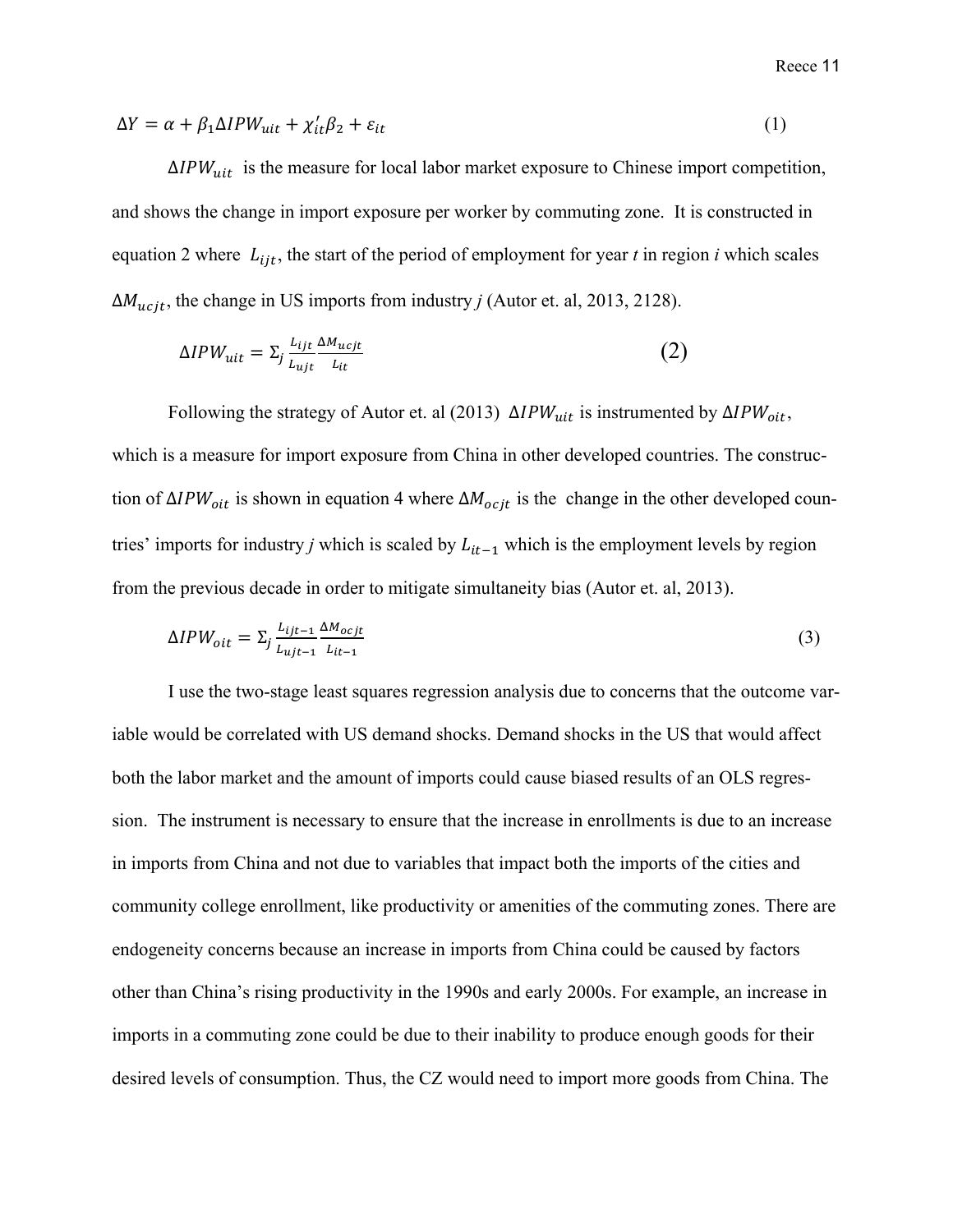low productivity could mean that there is not employment available so individuals enroll in community colleges in order to increase their human capital and thus their marketability on the labor market. Moreover, in these commuting zones that import more goods the main industry may be services and therefore, skilled labor is more desired. Thus, more people will enroll in institutions of higher education, consequently causing an increase in community college enrollments.

Moreover, the instrument is valid if the change in Chinese imports is driven by supply side factors of China, like their shift from a command economy to a market economy and their ascension to the WTO and not US demand shocks (Greenland and Lopresti, 2016). Therefore, the IV strategy identifies China's rising productivity and comparative advantage in combination with lowered trade costs as the source of the trade shocks in the US. Thus, any correlated import demand shocks in the US do not affect the results of this study (Autor et. al, 2013). The results of the model are discussed in the next section.

#### **4.0. Results**

To determine the impact of Chinese import exposure on the percent change in community college enrollments between the years 1990 and 2007, I use 2SLS regressions for a sample with men and a sample with women. I use different specifications as a robustness check. The first regressions were implemented without the controls but a series of demographic and labor force controls were added to the five other regressions as robustness checks. These controls were included to account for shifts in the US economy which took place over the 20-year period of interest that are unrelated to an increase in imports (Greenland & Lopresti, 2016). The controls were the same as used in Autor et. al (2013). The control used on the second regressions was share of manufacturing in commuting zones at the start of period employment to further address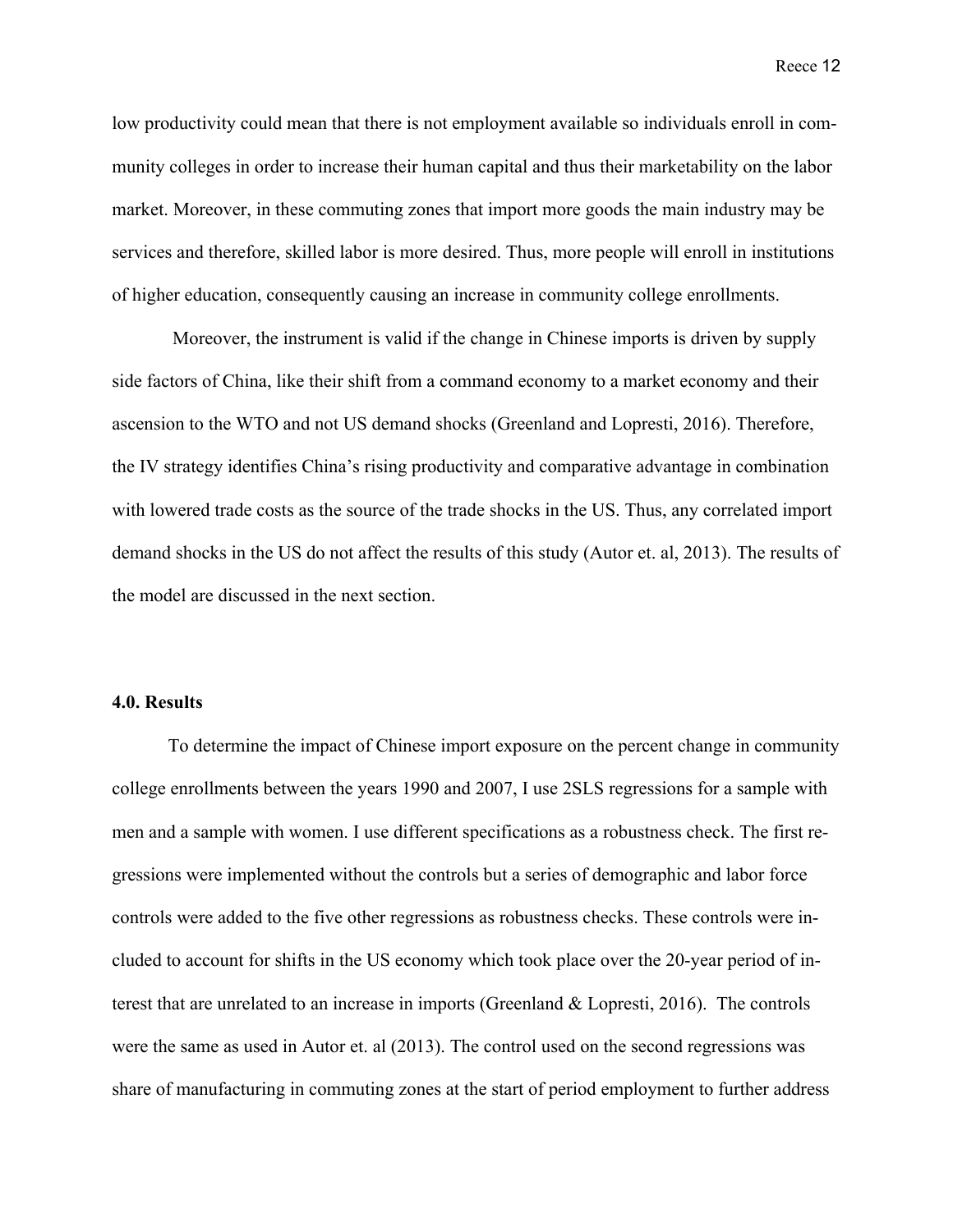the concern that rising trade with China is due to a domestic decline in US manufacturing and not China's increase in productivity. A geographic dummy variable for region specific trends in manufacturing employment was added to the regressions for the third robustness check. This control impacts community college enrollments because it shows which regions may be sensitive to trade and therefore, where people may need to enroll in community college in the face of a declining labor market. The fourth regression added percent of college-educated population, percent of foreign-born population, and percent of employment among women. These controls affect community colleges because people who have already received a college degree are unlikely to re-enroll, immigrants are more likely to attend community colleges, and the number of women employed will impact the number who want to enroll (Teranishi et. Al, 2011) . However, the fifth regression focused on controlling for percent of employment in routine occupations and average offshorability index of occupations while the last regressions included the full set of controls. These two controls also show which regions may be sensitive to trade and where there will most likely be an adjustment in human capital. These controls account for broad changes in the US economy and make the proceeding results more robust.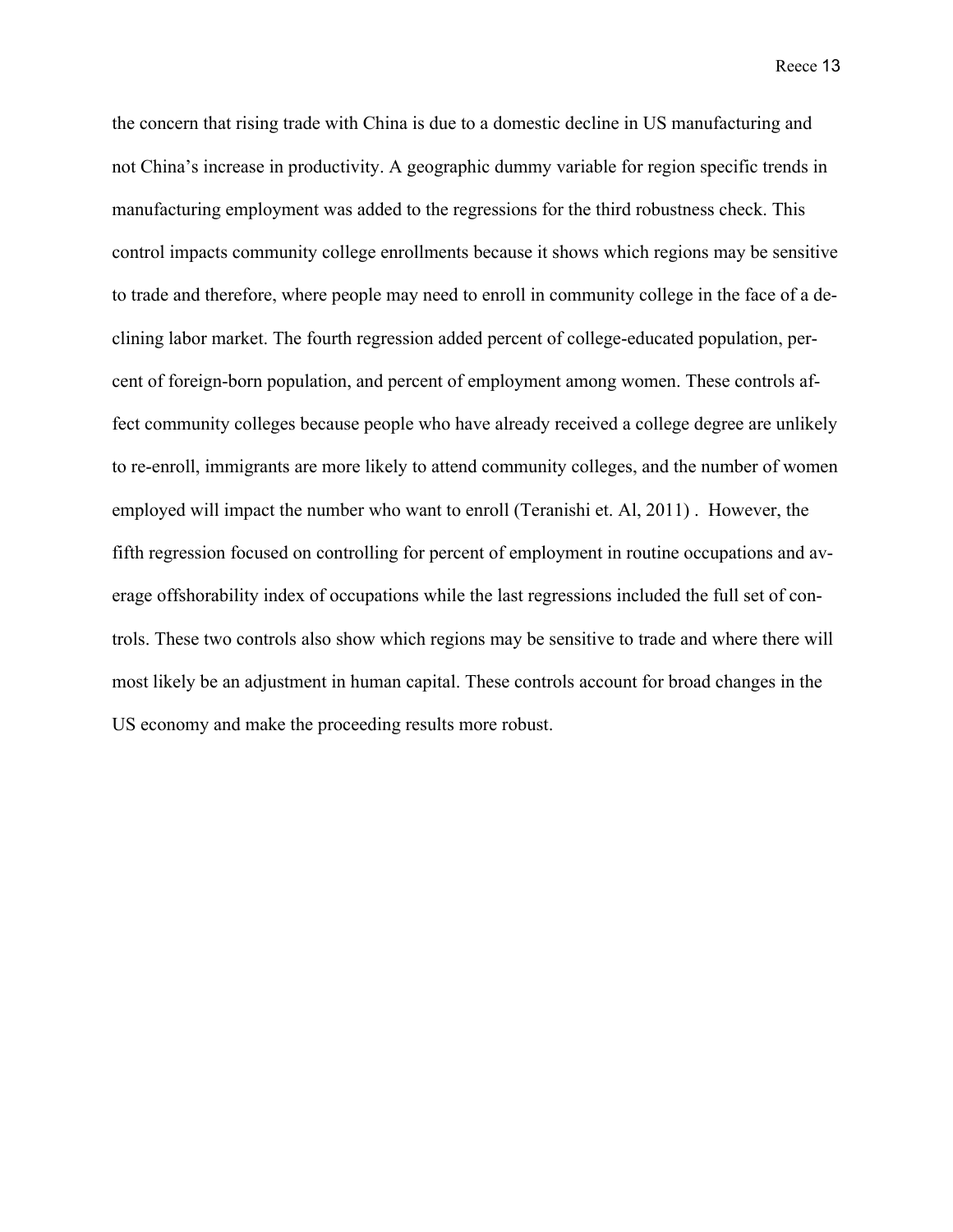| Table 2: Percent Change in Total Enrollments 1990-2007 |                |                  |            |                         |              |            |
|--------------------------------------------------------|----------------|------------------|------------|-------------------------|--------------|------------|
|                                                        | 1              | $\boldsymbol{2}$ | 3          | $\overline{\mathbf{4}}$ | 5            | 6          |
| <b>Number of CZs</b>                                   | 358            | 358              | 358        | 358                     | 358          | 358        |
| $\mathbb{R}^2$                                         | 0.0034         | 0.0058           | 0.035      | 0.0369                  | 0.0506       | 0.0549     |
| <b>F-Statistic</b>                                     | 117.23         | 136.49           | 71.31      | 77.47                   | 71           | 91.39      |
| <b>Change in Imports from</b>                          |                |                  |            |                         |              |            |
| China to US                                            | 0.0199         | $-0.01865$       | $-0.01028$ | $-0.02141$              | $-0.0789$    | $-0.05633$ |
|                                                        | (0.045)        | (0.0498)         | (0.0497)   | (0.05385)               | (0.08206)    | (0.08242)  |
| % of employment in man-<br>ufacturing                  | $\mathbf X$    | $1.04E-02$       | 0.01408    | 0.0148                  | 2.99E-02**   | 0.016970   |
|                                                        |                | (0.01205)        | (0.0112)   | (0.01623)               | (0.01477)    | (0.01687)  |
| % of college educated                                  |                |                  |            |                         |              |            |
| population                                             | $\mathbf X$    | X                | X          | $-0.005119$             | X            | $-0.0238$  |
|                                                        |                |                  |            | (0.01594)               |              | (0.01857)  |
| % of foreign born popula-                              |                |                  |            |                         |              |            |
| tion                                                   | $\mathbf X$    | $\mathbf{x}$     | X          | $6.26E-03$              | $\mathbf{X}$ | $-0.01756$ |
|                                                        |                |                  |            | (0.0059)                |              | (0.01629)  |
| % of Employment among<br>women                         | X              | $\mathbf{X}$     | X          | 1.94E-02                | X            | $-0.00772$ |
|                                                        |                |                  |            | (0.03073)               |              | (0.01793)  |
| % of employment in rou-                                |                |                  |            |                         |              |            |
| tine occupations                                       | X              | $\mathbf X$      | X          | X                       | $-0.104995$  | $-0.0989$  |
|                                                        |                |                  |            |                         | (0.05879)    | (0.05824)  |
| Average offshorability in-                             |                |                  |            |                         |              |            |
| dex of occupations                                     | X              | $\mathbf X$      | X          | $\mathbf X$             | 0.7947       | $1.1819**$ |
|                                                        |                |                  |            |                         | (0.4512)     | (0.6011)   |
| <b>Census Division Dummies</b>                         | N <sub>0</sub> | N <sub>0</sub>   | ves        | <b>ves</b>              | yes          | yes        |

**Table 2: Percent Change in Total Enrollments 1990-2007**

Note: \*\*\* Significant at the 1% level \*\* Significant at the 5% level

\*Significant at the 10% level

## *4.1 Change in Female Enrollments*

Table three provides the results from the regression analysis for the two stage least squares regressions performed for the percent change in female enrollments in community colleges between the years 1990 and 2007.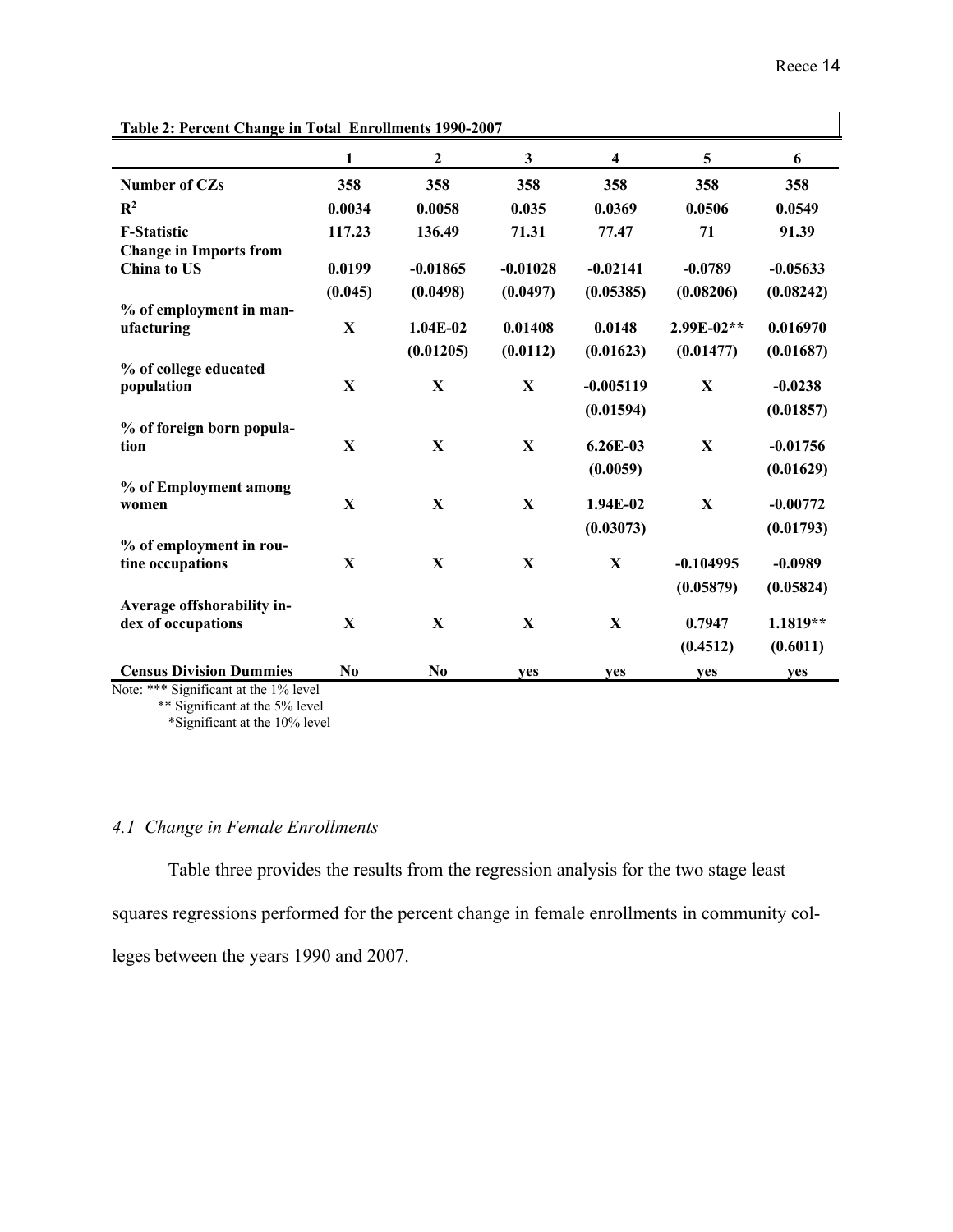$\overline{1}$ 

| Table 3: Percent Unange in Female Enrollments 1990-2007 |              |                  |              |             |                         |            |
|---------------------------------------------------------|--------------|------------------|--------------|-------------|-------------------------|------------|
|                                                         | $\mathbf{1}$ | $\boldsymbol{2}$ | $\mathbf{3}$ | 4           | $\overline{\mathbf{5}}$ | 6          |
| <b>Number of CZs</b>                                    | 358          | 358              | 358          | 358         | 358                     | 358        |
| $\mathbb{R}^2$                                          | 0.0029       | 0.0066           | 0.0413       | 0.0448      | 0.0619                  | 0.0692     |
| <b>F-Statistic</b>                                      | 117.23       | 136.49           | 71.31        | 77.47       | 71                      | 91.39      |
| <b>Change in Imports from</b>                           |              |                  |              |             |                         |            |
| China to US                                             | 0.04466      | 0.00047          | 0.00854      | 0.0007      | $-0.06582$              | $-0.0364$  |
|                                                         | (0.0494)     | (0.05584)        | (0.05574)    | (0.06315)   | (0.09391)               | (0.09525)  |
| % of employment in                                      |              |                  |              |             |                         |            |
| manufacturing                                           | $\mathbf X$  | 0.01196          | 0.0141       | 0.01347     | $0.0321**$              | 0.0157     |
|                                                         |              | (0.0126)         | (0.0113)     | (0.02111)   | (0.01599)               | (0.0216)   |
| % of college educated                                   |              |                  |              |             |                         |            |
| population                                              | X            | X                | $\mathbf X$  | $-0.00742$  | $\mathbf X$             | $-0.02814$ |
|                                                         |              |                  |              | (0.02292)   |                         | (0.02031)  |
| % of foreign born popu-                                 |              |                  |              |             |                         |            |
| lation                                                  | $\mathbf X$  | $\mathbf X$      | $\mathbf X$  | 0.00423     | $\mathbf X$             | $-0.02249$ |
|                                                         |              |                  |              | (0.0058)    |                         | (0.0165)   |
| % of Employment                                         |              |                  |              |             |                         |            |
| among women                                             | $\mathbf{X}$ | X                | X            | 0.02823     | X                       | $-0.00226$ |
|                                                         |              |                  |              | (0.0343)    |                         | (0.02451)  |
| % of employment in                                      |              |                  |              |             |                         |            |
| routine occupations                                     | X            | X                | $\mathbf{X}$ | $\mathbf X$ | $-0.11342*$             | $-0.10622$ |
|                                                         |              |                  |              |             | (0.06903)               | (0.06794)  |
| <b>Average offshorability</b>                           |              |                  |              |             |                         |            |
| index of occupations                                    | X            | X                | X            | $\mathbf X$ | $0.8622962*$            | $1.3031**$ |
|                                                         |              |                  |              |             | (0.50377)               | (.61911)   |
| <b>Census Division Dum-</b>                             |              |                  |              |             |                         |            |
| mies                                                    | $\bf No$     | $\bf No$         | yes          | yes         | yes                     | yes        |
| Note: *** Significant at the 1% level                   |              |                  |              |             |                         |            |

**Table 3: Percent Change in Female Enrollments 1990-2007** 

Note: \*\*\* Significant at the 1% level \*\* Significant at the 5% level

\*Significant at the 10% level

The findings for females shows that with an increase in Chinese imports there is either a very modest increase in enrollments or a small negative impact. In fact, table three shows that for every \$1000 increase in Chinese imports the change in percentage points of the percent change of female enrollments ranges from –6.6% to .8% for the commuting zone although these estimates are imprecise. These results show that an increase in import competition from China has a negative effect or a marginally positive effect on women's decisions to enroll in community colleges. In the next section the results of the regressions for men will be discussed and compared to those for women.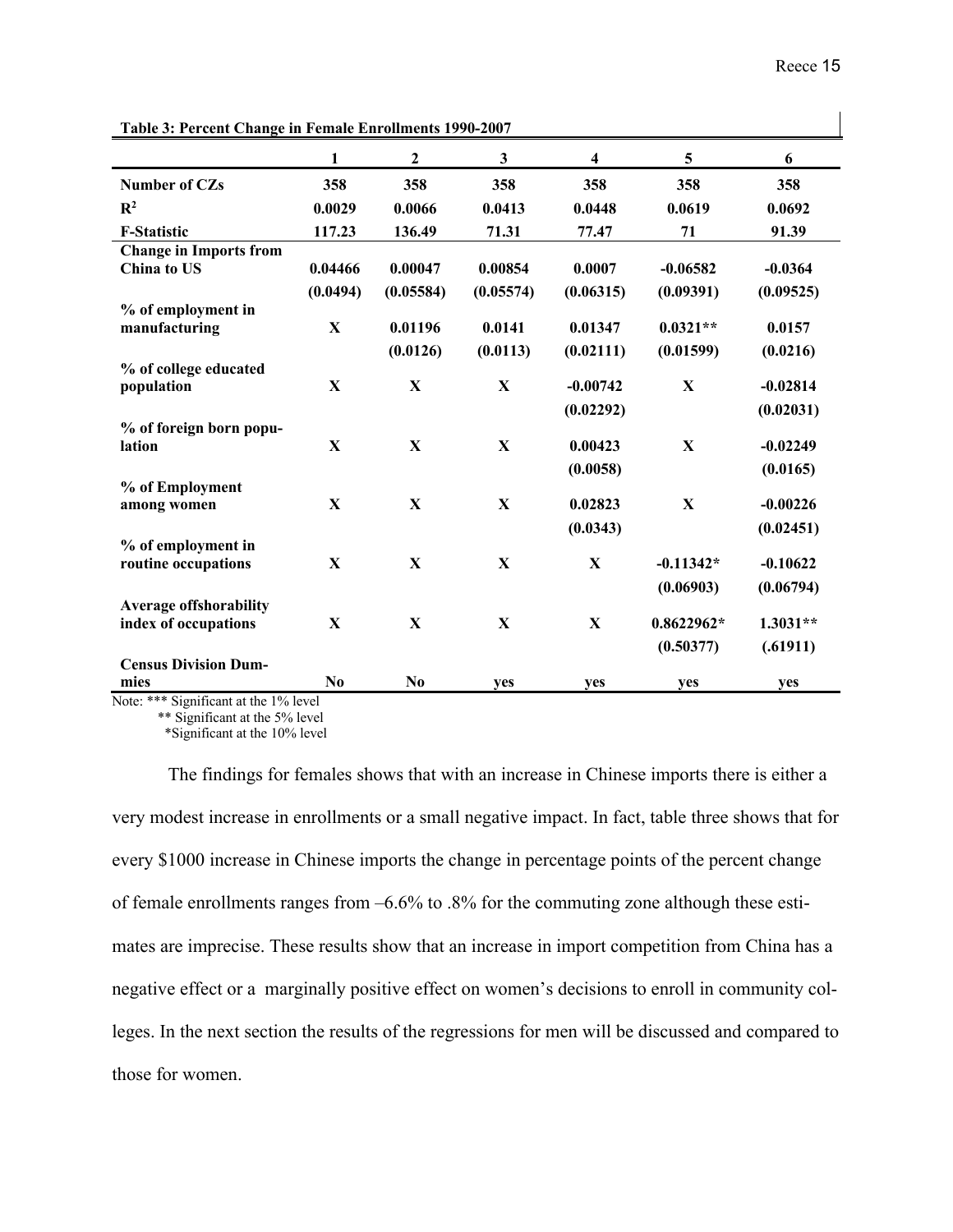#### *4.3 Change in Male Enrollments*

Table four provides the results for the 2SLS regression analysis performed to determine Chinese import competition's impact on enrollments in community colleges for men between the years 1990 and 2007. The results show that a \$1000 increase in Chinese imports leads to between a 8.6% and 13.5% increase in percentage points of the percent change in male enrollments in the commuting zone though the estimates are imprecise. Men saw a greater increase in the percent change of enrollments caused by an increase in Chinese imports than women. This effect is not unexpected due to the fact that men are more likely to enter the workforce after high school into jobs, like manufacturing, that are sensitive to trade (Jacob, 2006). Moreover, in general more women attend college than men therefore, I anticipated that the change in enrollments caused by an increase in imports would be greater for men. Therefore, a greater number of men may have chosen to continue their education in the face of a declining local labor market. Tables with results from regressions run with the difference in enrollments weighted by the population aged 18-44 are included in the appendix (Section 6.2).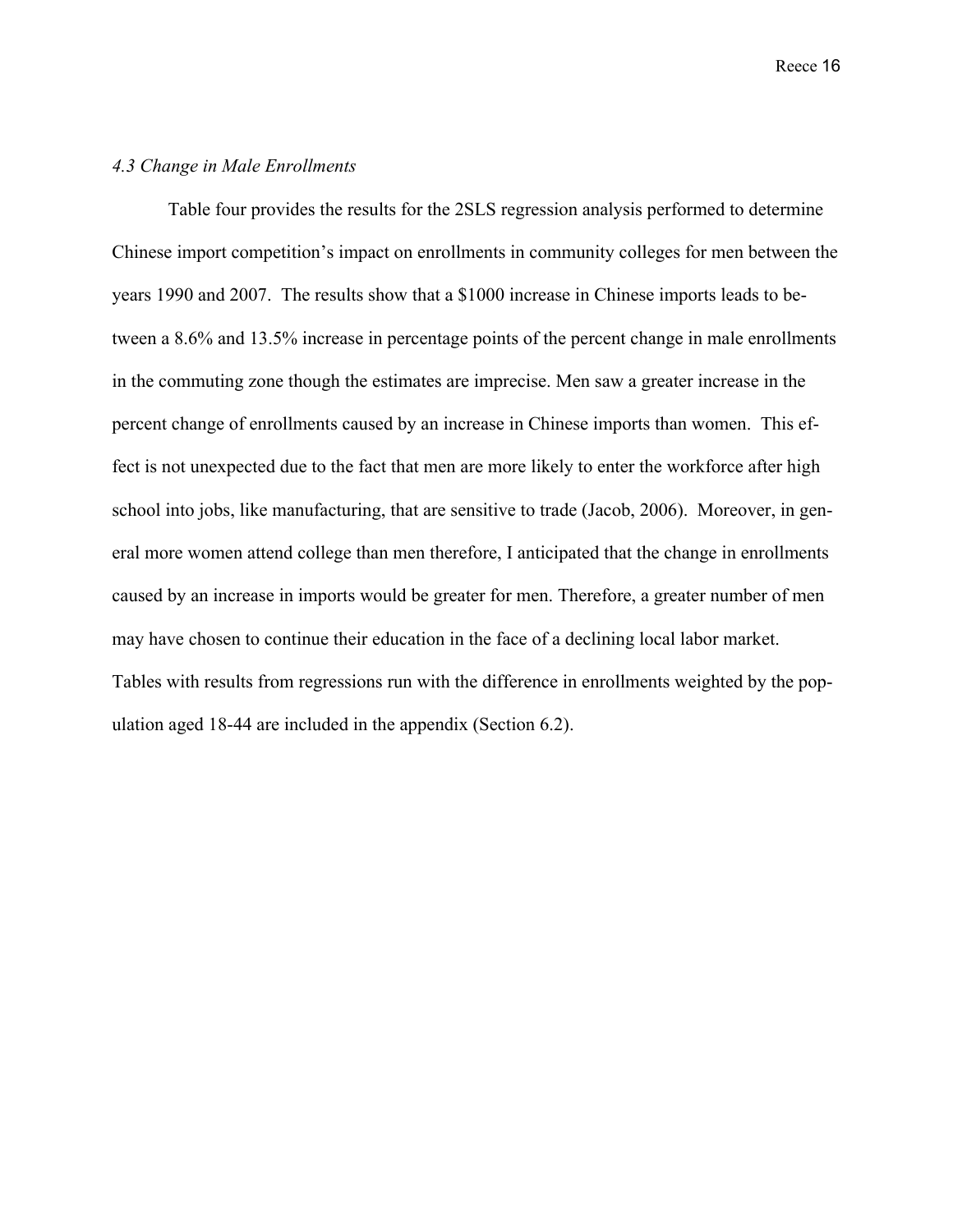| Table 4: Percent Change in Male Enrollments 1990-2007 |                |                       |                        |                         |                          |                         |
|-------------------------------------------------------|----------------|-----------------------|------------------------|-------------------------|--------------------------|-------------------------|
|                                                       | 1              | $\mathbf{2}$          | $\mathbf{3}$           | 4                       | 5                        | 6                       |
| <b>Number of CZs</b>                                  | 357            | 357                   | 357                    | 357                     | 357                      | 357                     |
| $\mathbb{R}^2$                                        | 0.0209         | 0.023                 | 0.0734                 | 0.0816                  | 0.0865                   | 0.0956                  |
| <b>F-Statistic</b>                                    | 115.89         | 138.65                | 71.78                  | 78.41                   | 71.24                    | 93.70                   |
| <b>Change in Imports from</b><br>China to US          | 0.0607         | 0.1072                | 0.1346                 | 0.1227                  | 0.08636                  | 0.09488                 |
|                                                       | (0.0736)       | (0.106)               | (0.1138)               | (0.10343)               | (0.1144)                 | (0.1154)                |
| % of employment in<br>manufacturing                   | $\mathbf X$    | $-0.0126$<br>(0.0110) | $-0.01156$<br>(0.0095) | $-0.01971$<br>(0.00891) | $-0.000237$<br>(0.01243) | $-0.01748$<br>(0.00947) |
| % of college educated                                 |                |                       |                        |                         |                          |                         |
| population                                            | X              | X                     | $\mathbf{X}$           | $-0.028**$              | $\mathbf X$              | $-0.0401$               |
|                                                       |                |                       |                        | (0.0126)                |                          | (0.02191)               |
| % of foreign born popu-<br>lation                     | X              | X                     | $\mathbf{X}$           | 0.0132                  | $\mathbf{X}$             | $-0.002$                |
|                                                       |                |                       |                        | (0.0138)                |                          | (0.0095)                |
| % of Employment among                                 |                |                       |                        |                         |                          |                         |
| women                                                 | $\mathbf X$    | $\mathbf X$           | $\mathbf X$            | 0.0372                  | X                        | 0.02001                 |
| % of employment in rou-                               |                |                       |                        | (0.0266)                |                          | (0.0147)                |
| tine occupations                                      | X              | $\mathbf X$           | $\mathbf X$            | $\mathbf X$             | $-0.07183$               | $-0.07560**$            |
|                                                       |                |                       |                        |                         | (0.0707)                 | (0.0668)                |
| <b>Average offshorability</b>                         |                |                       |                        |                         |                          |                         |
| index of occupations                                  | X              | $\mathbf{X}$          | $\mathbf{X}$           | $\mathbf{X}$            | $0.5591*$                | 0.811                   |
|                                                       |                |                       |                        |                         | (0.6323)                 | (0.8004)                |
| <b>Census Division Dum-</b><br>mies                   | N <sub>0</sub> | $\bf No$              | ves                    | ves                     | yes                      | ves                     |
| should be a more<br>$\cdot$ $\sim$<br>10/1            |                |                       |                        |                         |                          |                         |

**Table 4: Percent Change in Male Enrollments 1990-2007**

Note: \*\*\* Significant at the 1% level

\*\* Significant at the 5% level

\*Significant at the 10% level

Finally, the results from tables 2-4 show a large but imprecise effect of increased import competition on the percent change of enrollments in community colleges. This effect is consistent with previous findings which show that an increase in import competition leads to individuals to choose more educational opportunities. Despite using year fixed effects, clustering standard errors at the state level, and weighting by population the results are not statistically significant. This lack of statistical significance could be because not every commuting zone is included in the model. Only commuting zones in which a community college is located are included and these CZs could have fundamentally different characteristics than the ones excluded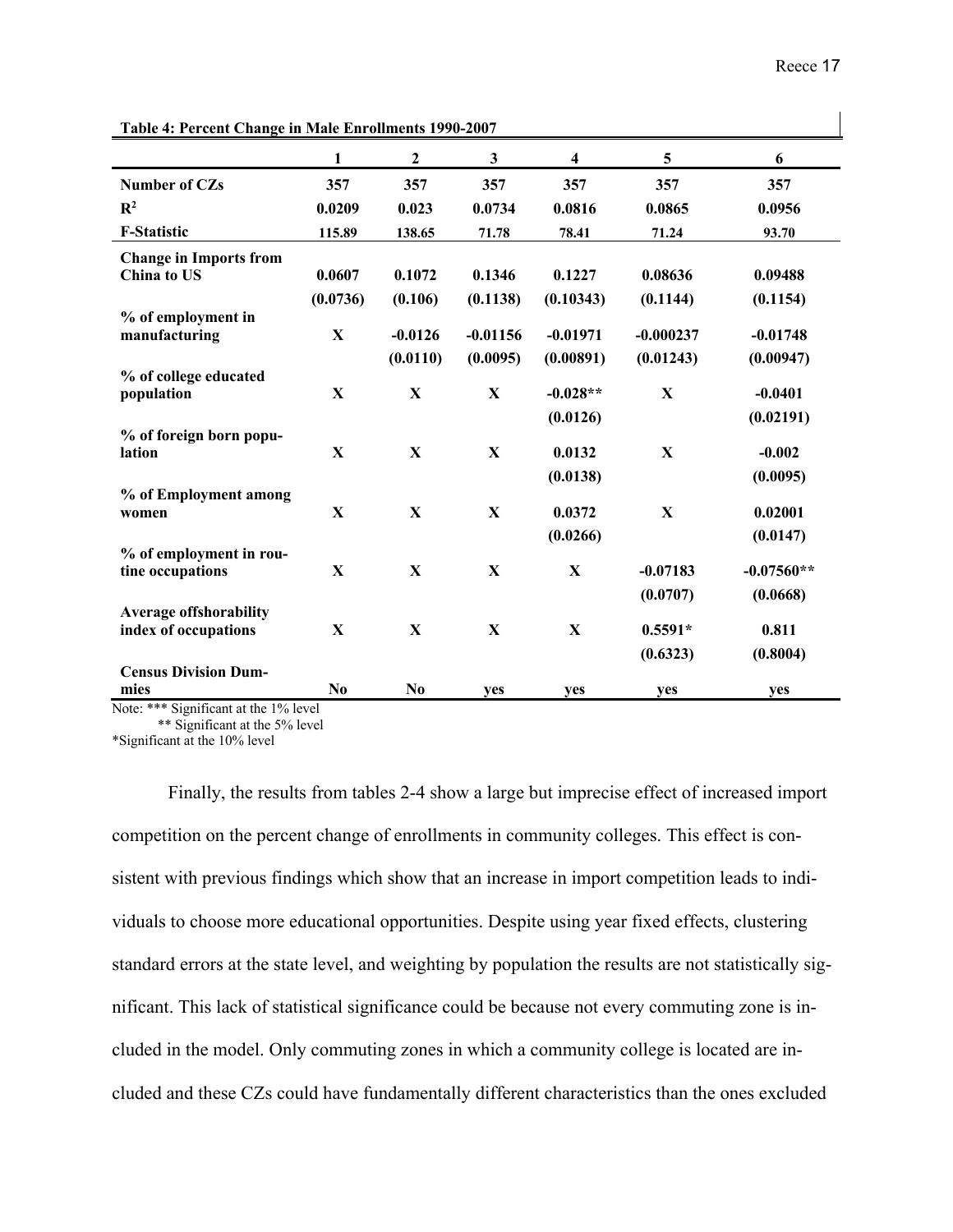thus making the estimates imprecise. The imprecise estimates differ from the findings of Greenland and Lopresti (2016) in regards to high school graduation rates and Ferriere et. al (2021) regarding enrollments in 4 year universities. These two papers show a statistically significant effect of increased import competition on various levels of education. However, despite being imprecisely measured, my findings expand on Ferriere et. al (2021) by showing that there are effects on the human capital decisions of individuals who are more likely to attend two year colleges i.e. of a lower income.

#### **5.0 Conclusion**

The results of this research show that an increase in Chinese imports leads to an increase in community college enrollments between 1990 and 2007 for men and has essentially no impact for women. Nevertheless, these estimates are imprecise. The positive effect on enrollments of men corroborates with previous research and theories that shows that a decline in labor market opportunities leads to a shift in human capital decisions.

This shift is seen when a \$1000 increase in Chinese imports causes an increase of between 8.6% and 13.5% of the percent change of male enrollments and –6.6% to .8% change in female enrollments. Male enrollments experience a substantial increase in the percent change of enrollments whereas women were negatively impacted by the increase in Chinese import competition. These findings show that Chinese import exposure has an unequal impact on human capital decisions based on gender. This effect is expected since men tend to dominate industries that are more sensitive to trade exposure (Jacob, 2002 and Autor et. al, 2013). Furthermore, this paper contributes to the existing body of knowledge on trade's impact on education by showing the uneven effects based on gender and the human capital adjustment among lower income individu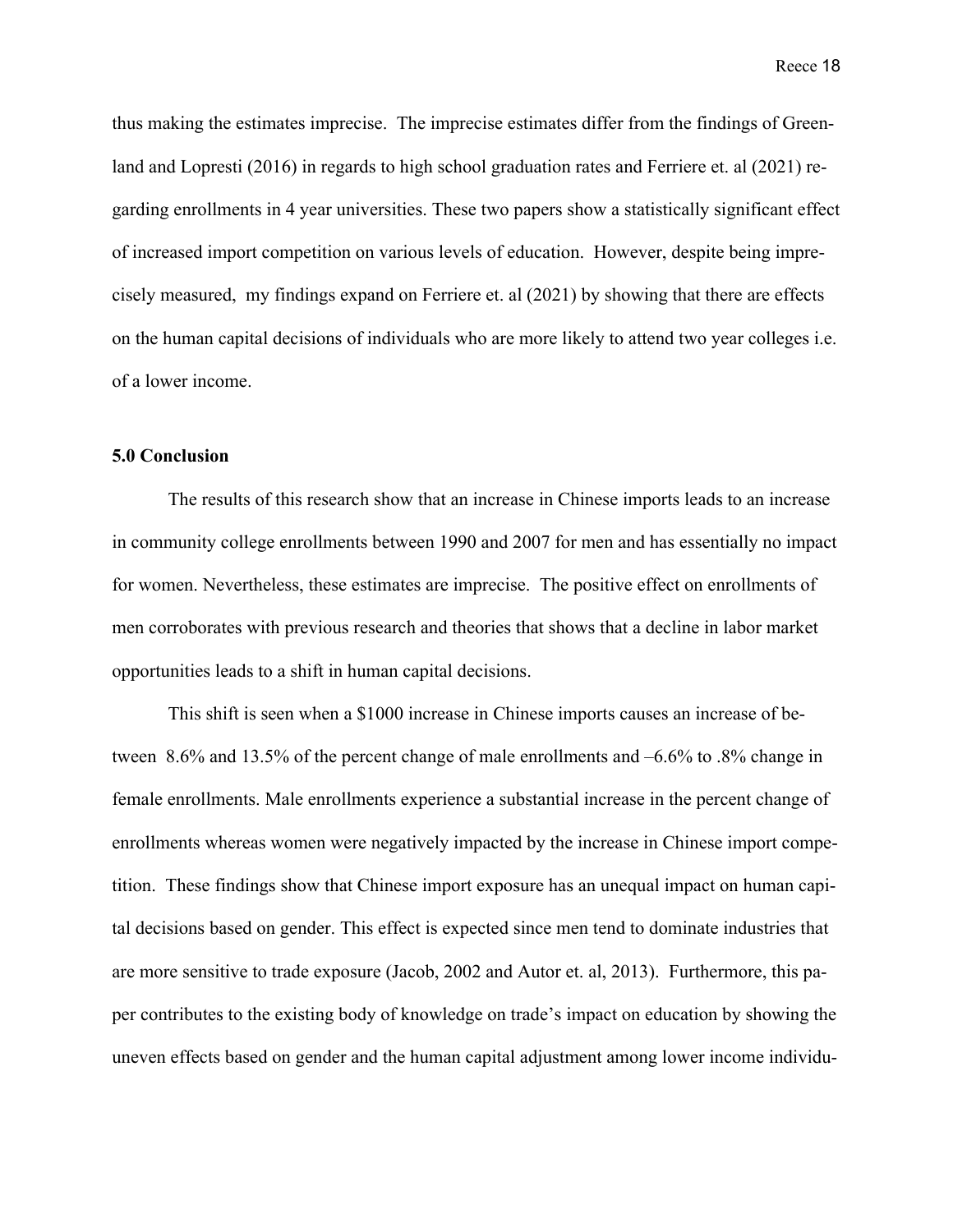als. As lower income individuals are more likely to attend 2-year colleges than 4-year universities. However, due to the imprecise nature of the results this paper also begs further research into the subject of increased trade's impact community colleges and human capital adjustments within the local labor market.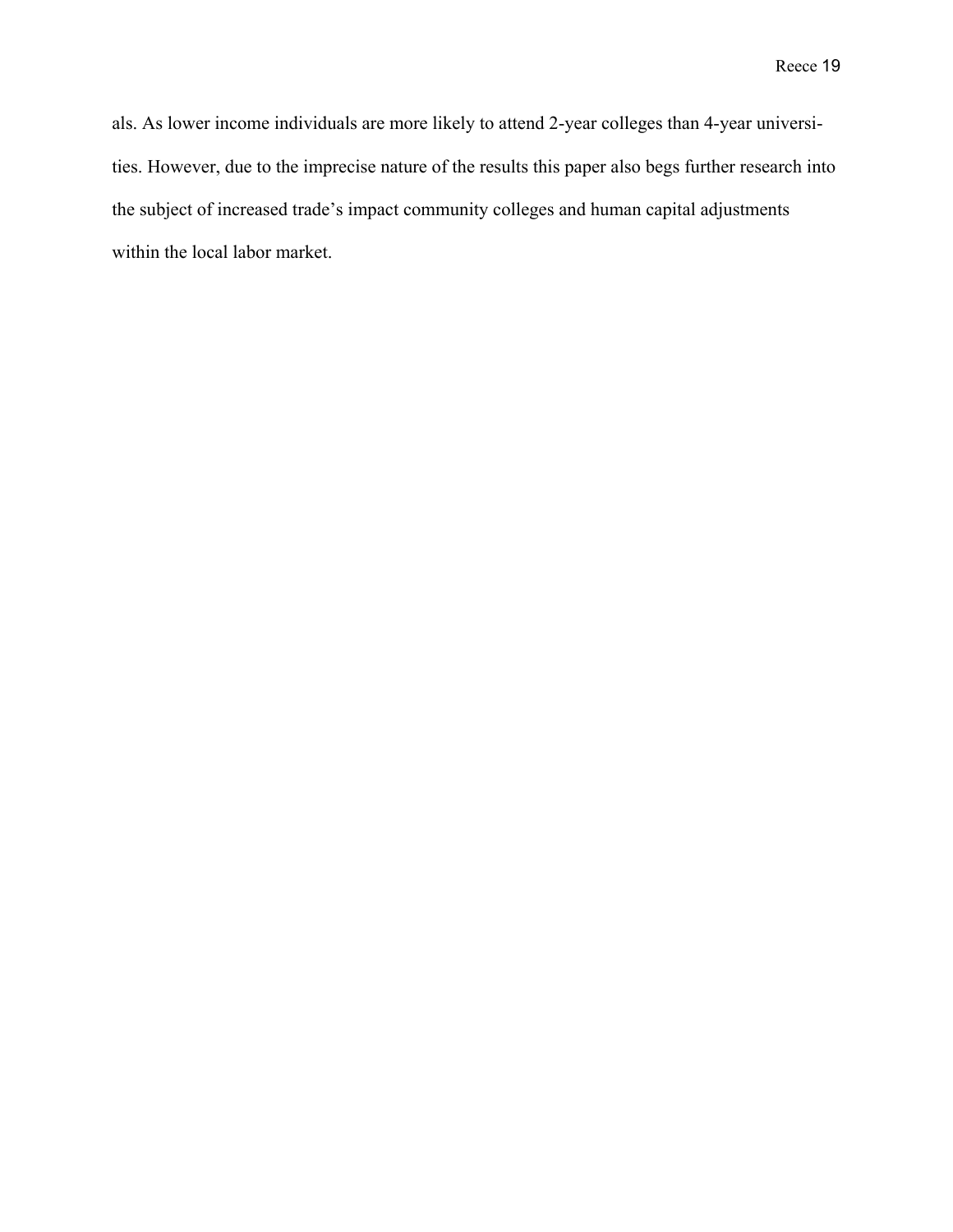#### **References**

- Acton, R. K. (2021, October). Community College Program Choices in the Wake of Local Job Losses. *Journal of Labor Economics*, *34*(4), 1129-1154. Retrieved February 17, 2022, from https://www.journals.uchicago.edu/doi/epdf/10.1086/712555
- Autor, D. H., Dorn, D., & Hanson, G. H. (2013, October). The China Syndrome: Local Labor Market Effects of Import Competition in the United States. *American Economic Review*, *103*(6), 2121-68. 10.1257
- Ben-Porath, Y. (1967, August). The Production of Human Capital and the Life Cycle of Earnings. *Journal of Political Economy*, *75*(4), 352-365. https://www.jstor.org/stable/pdf/1828596.pdf?refreqid=excel-

sior%3A8a3ea882ba8117f1e3c722c3c92bdac0&ab segments=&origin=

- *DOWNLOAD U.S. CENSUS DATA TABLES & MAPPING FILES*. (n.d.). IPUMS NHGIS | National Historical Geographic Information System. Retrieved April 21, 2022, from https://www.nhgis.org/
- *Fast Facts: Tuition costs of colleges and universities (76)*. (2021). National Center for Education Statistics. Retrieved April 18, 2022, from https://nces.ed.gov/fastfacts/display.asp?id=76
- Ferriere, A., Navarro, G., & Reyes-Heroles, R. (2021, October). Escaping the Losses from Trade: The Impact of Heterogeneity and Skill Acquisition. http://rreyes-heroles.com/uploads/3/6/2/8/36287730/fnarh.pdf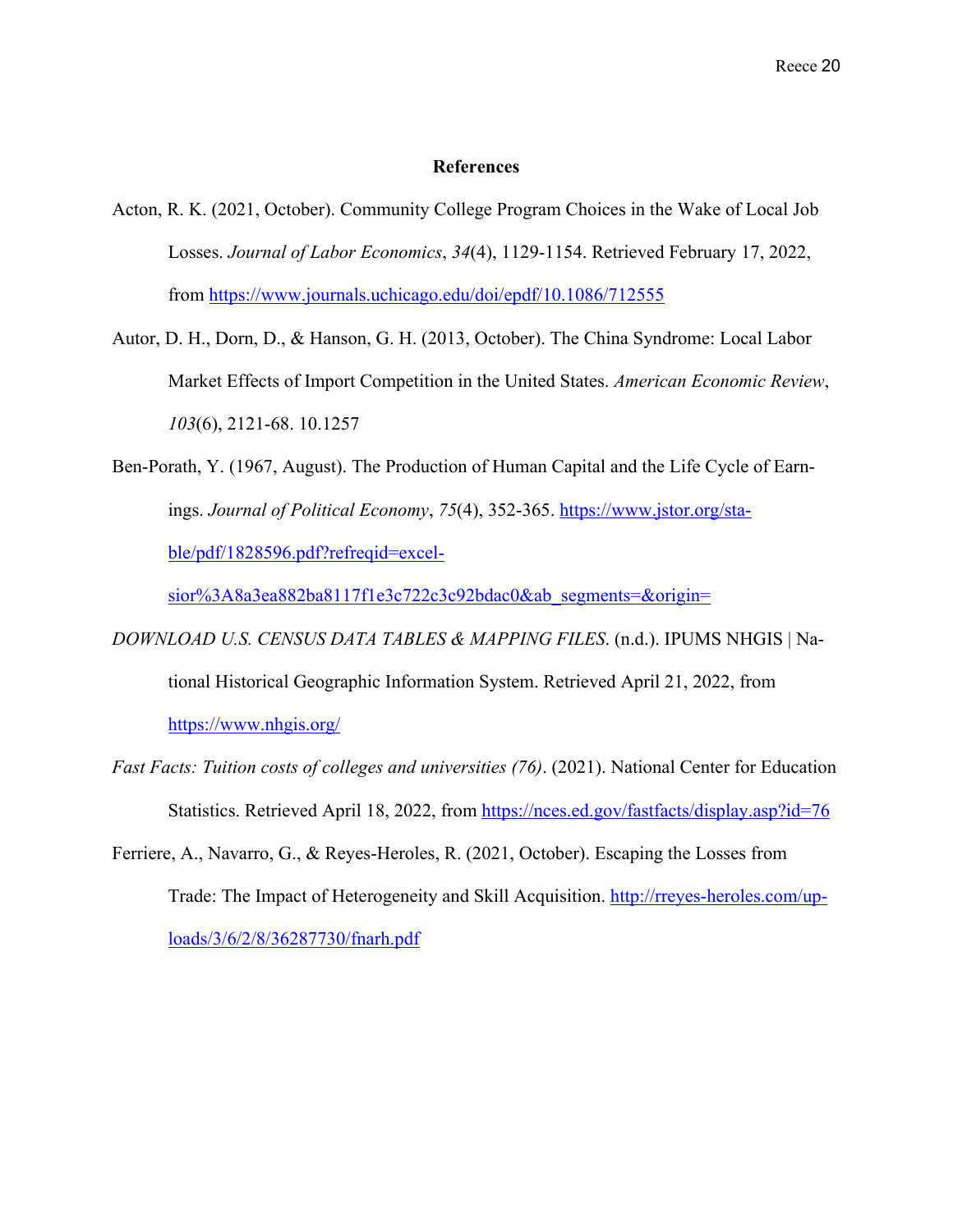- Goldin, C., Katz, L. F., & Kuziemko, I. (2006, Fall). The Homecoming of American College Women: The Reversal of the College Gender Gap. *The Journal of Economic Perspectives*, *20*(4), 133-156. JSTOR. Retrieved February 23, 2022, from https://www.jstor.org/stable/30033687
- Greenland, A., & Lopresti, J. (2016, May). Import exposure and human capital adjustment: Evidence from the U.S. *Journal of International Economics*, *100*, 51-60. Retrieved February 17, 2022, from https://www.sciencedirect.com/science/article/pii/S002219961630006X
- Jacob, B. A. (2002, December). WHERE THE BOYS AREN'T: NON-COGNITIVE SKILLS, RETURNS TO SCHOOL AND THE GENDER GAP IN HIGHER EDUCATION. *Economics of Education Review*, *21*(6), 589-598. https://www.nber.org/system/files/working\_papers/w8964/w8964.pdf
- Jepsen, C., Troske, K., & Coomes, P. (2014). The Labor-Market Returns toCommunity College Degrees,Diplomas, and Certificates. *Journal of Labor Economics*, *32*(1), 95-121.
- Kane, T. J., & Rouse, C. E. (1995, June). Labor-Market Returns to Two- and Four-Year College. *American Economic Review*, *85*(3), 600-614. https://www.jstor.org/stable/2118190
- Lee, M. J. (2021, March 8). The effect of import competition on educational attainment at the postsecondary level: Evidence from NAFTA. *Economics of Education Review*, *82*. 102117
- Mincer, J. (1958, August). Investment in Human Capital and Personal Income Distribution. *Journal of Politic Economy*, *66*(4), 281-302. https://www.jstor.org/stable/pdf/1827422.pdf?refreqid=excelsior%3Adcb1c1b94793cdadaa16bc8d7c2cd09b&ab\_segments=&origin=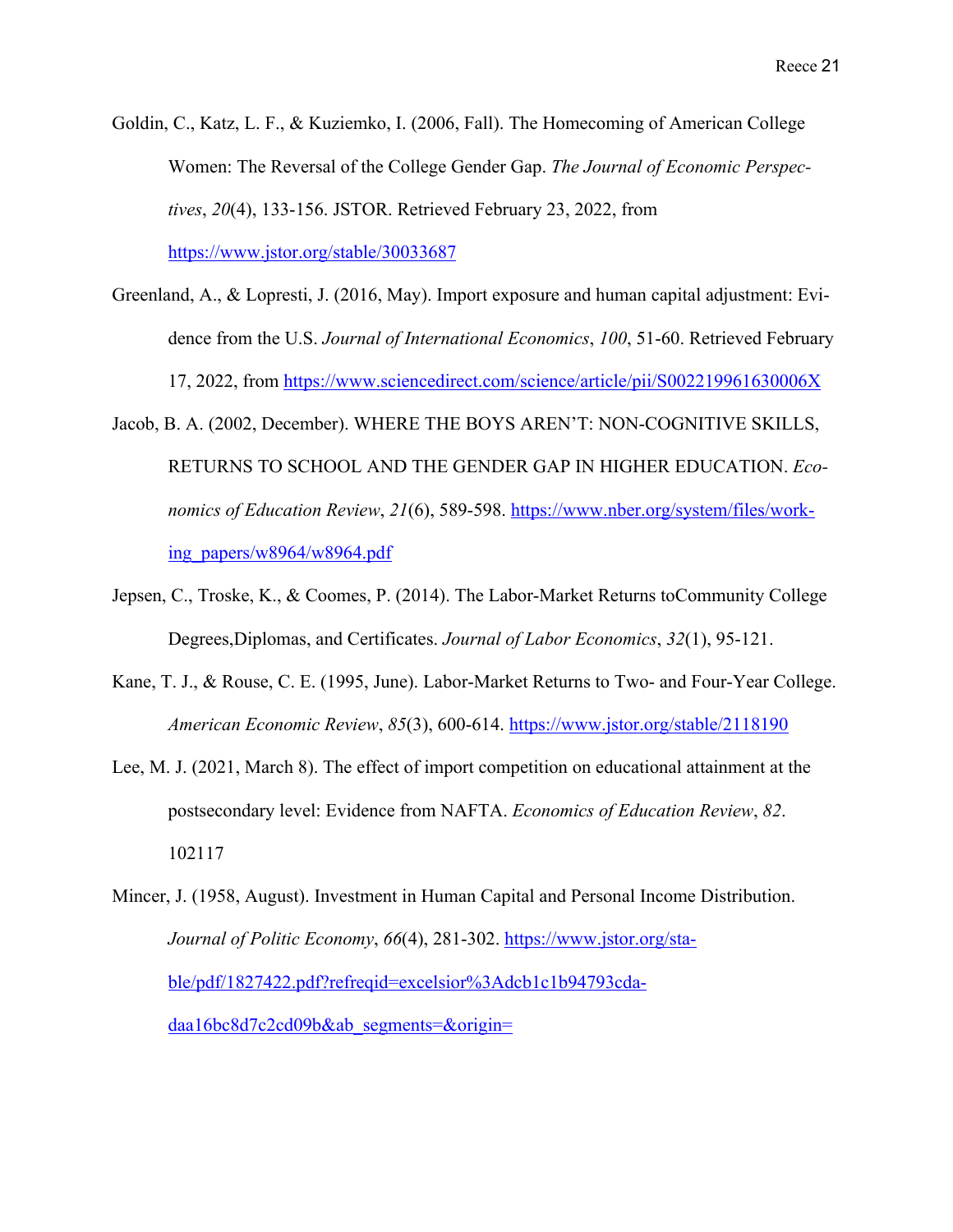*NCES Handbook of Survey Methods - Integrated Postsecondary Education Data System (IPEDS)*. (n.d.). National Center for Education Statistics. Retrieved April 6, 2022, from https://nces.ed.gov/statprog/handbook/ipeds.asp

Pekkarinen, T. (2012). Gender differences in education. *Nordic Economic Policy Review*, (1),

165-197. https://books.googleusercontent.com/books/con-

tent?req=AKW5QackNDeqVhgaNoouUB0v-8hYaXM0U5I0qskRK-

kEVd3e6KbMuTT75IyzWc8OFrFK9Cv\_EJvdVpoeNJQFzebBjXsH-DeTQZGQx-

PIGlpidQWQKk7H8-lrzCw6niOC\_e11abQ0KLscJwO-

kiJeFSfJWllW7PZUt43Z17atX\_lHBJpd2em8FmEUNbXu64oT5bGkXsOeDekYo

Teranishi, R. T., Suárez-Orozco, C., & Suárez-Orozco, M. (2011, Spring). Immigrants in Community Colleges. *The Future of Children*, *21*(1), 153-169.

https://files.eric.ed.gov/fulltext/EJ920371.pdf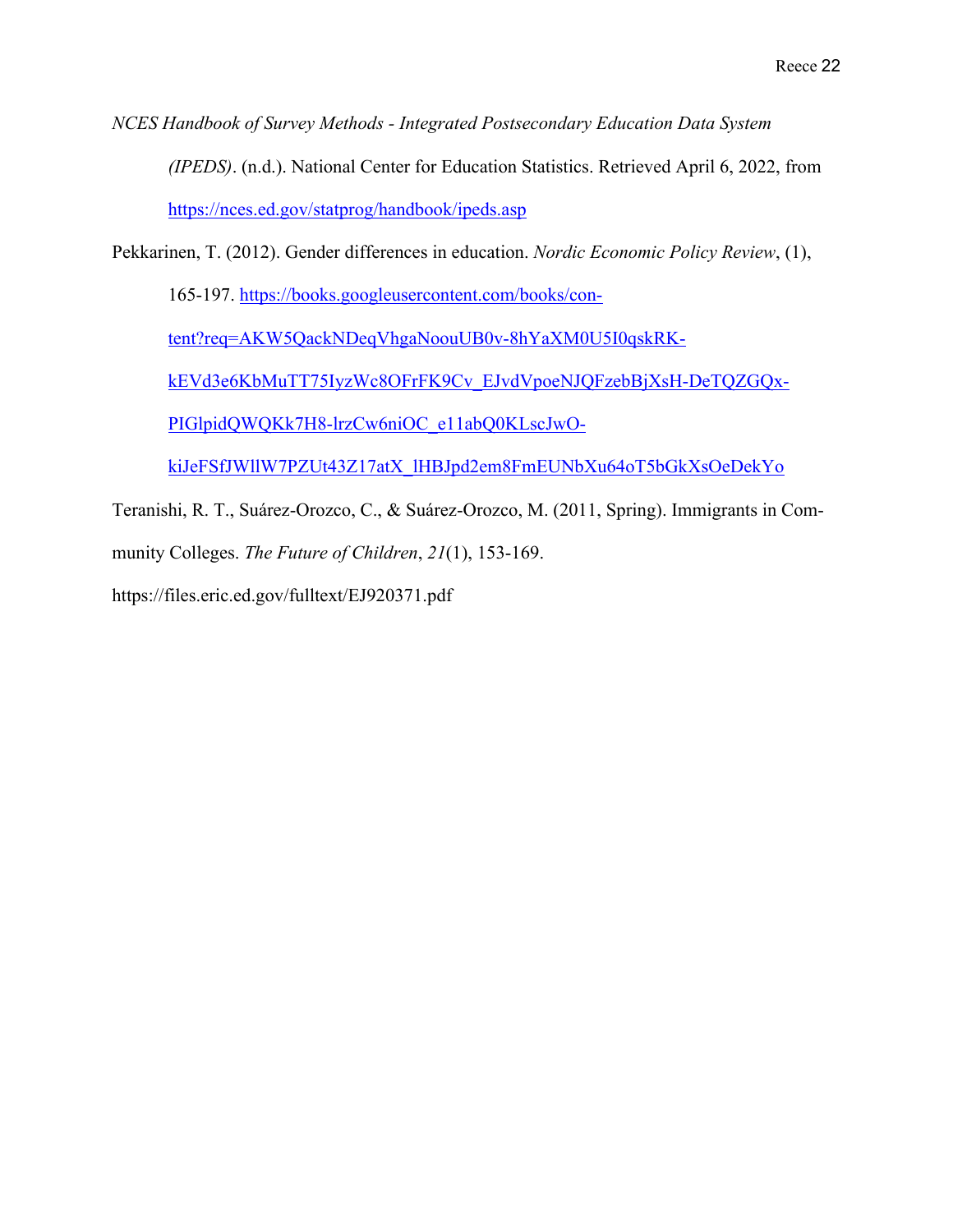# **6.0 Appendix**

# *6.1 Excluded Community Colleges*

The community colleges included in this list were excluded as observations from the regression analysis because they either did not exist during the period of interest or failed to report information within that time period.

#### **Table 5: Excluded Community Colleges**

|                                                          |            | City                      | <b>State</b> |
|----------------------------------------------------------|------------|---------------------------|--------------|
| <b>Institution Name</b>                                  | <b>ZIP</b> |                           |              |
| <b>Moreno Valley College</b>                             | 92551      | <b>Moreno Val-</b><br>ley | CA           |
| East San Gabriel Valley Regional Occupational<br>Program | 91790      | Glendora                  | CA           |
| <b>College of The Muscogee Nation</b>                    | 74447      | Okmulgee                  | OK           |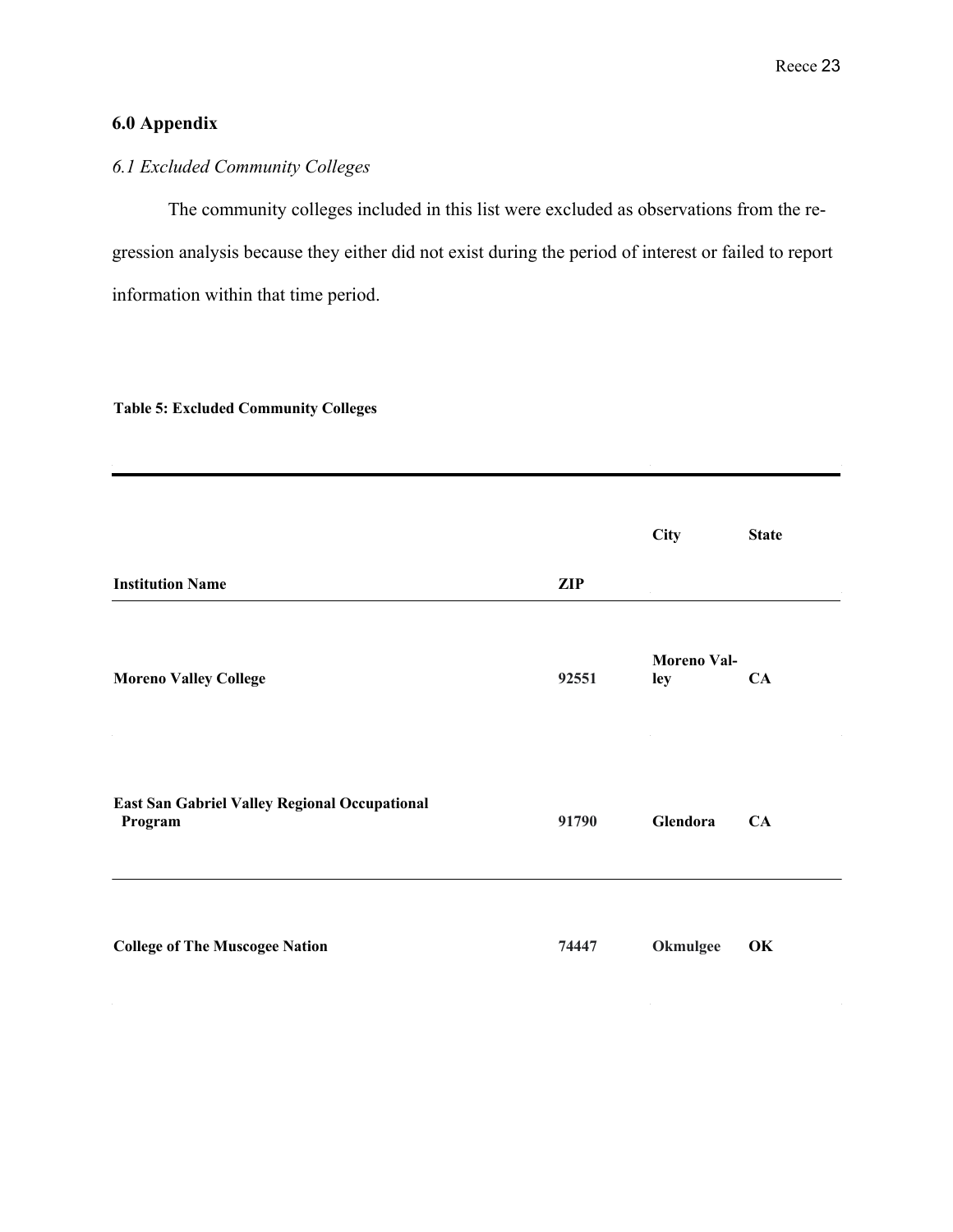| Tohono O'Odham Community College                            | 85634 | <b>Sells</b>      | $A\mathbf{Z}$ |
|-------------------------------------------------------------|-------|-------------------|---------------|
| <b>College of Western Idaho</b>                             |       | Nampa             | ID            |
| <b>Tillamook Bay Community College</b>                      | 97141 | <b>Tillamook</b>  | <b>OR</b>     |
| <b>Heartland Community College</b>                          | 61761 | <b>Normal</b>     | $\mathbf{L}$  |
| <b>CUNY Stella and Charles Guttman Community</b><br>College | 10018 | <b>New York</b>   | <b>NY</b>     |
| Hacienda La Puente Adult Education                          | 91746 | <b>La Puente</b>  | CA            |
| <b>Carver Career Center</b>                                 | 25306 | <b>Charleston</b> | <b>WV</b>     |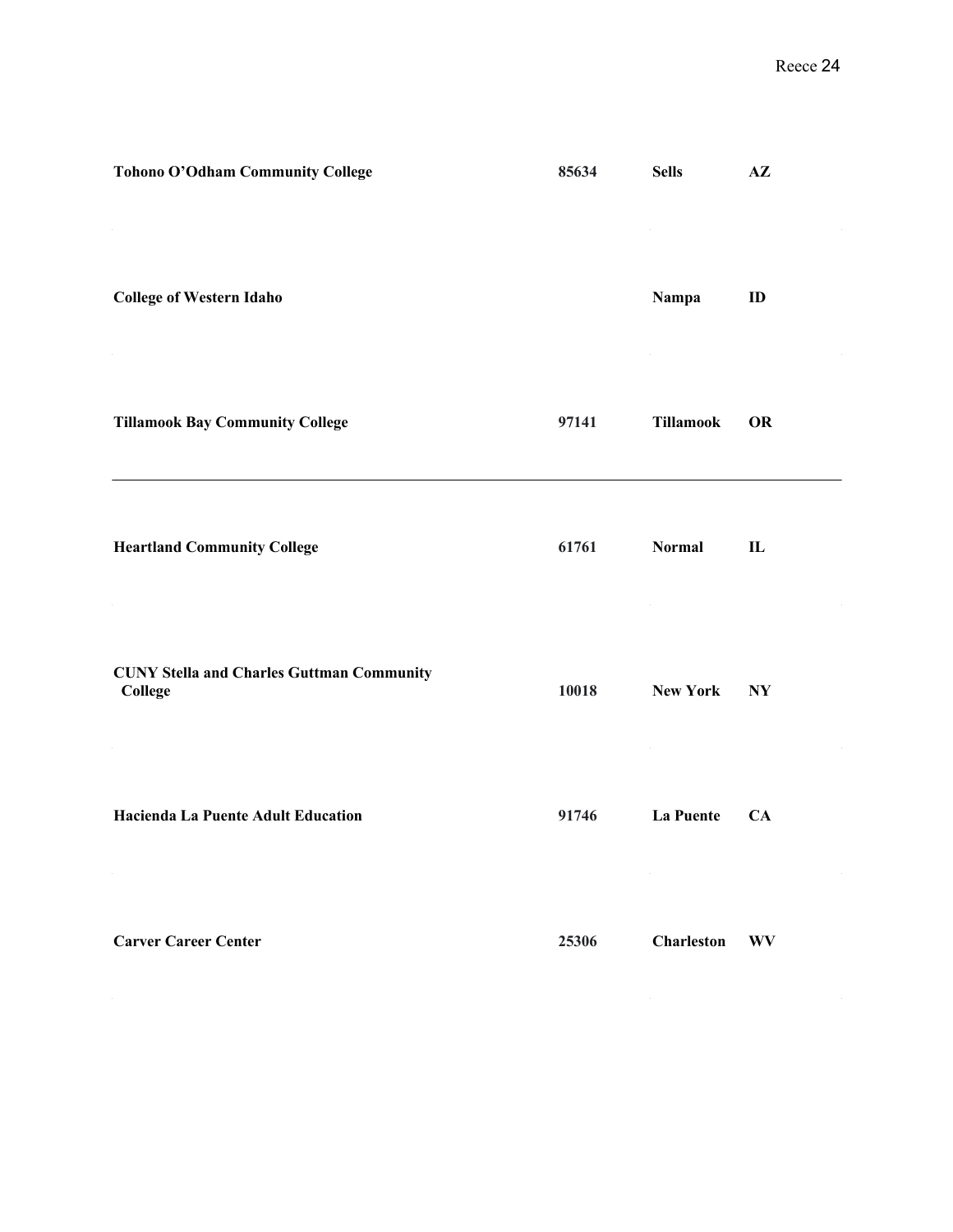| <b>Little Priest Tribal College</b>            | 68071 | Winnebago                        | <b>NE</b>     |
|------------------------------------------------|-------|----------------------------------|---------------|
| <b>Coconino Community College</b>              | 86005 | Flagstaff                        | $A\mathbf{Z}$ |
| <b>Arkansas State University-Mountain Home</b> | 72653 | Mountain<br>Home                 | AR            |
| <b>University of New Mexico-Taos Campus</b>    | 87557 | <b>Ranchos De</b><br><b>Taos</b> | <b>NM</b>     |
| <b>Saginaw Chippewa Tribal College</b>         | 48858 | <b>MT Pleasant MI</b>            |               |
| Pennsylvania Highlands Community College       | 15904 | Johnston                         | PA            |
| <b>Texas State Technical College</b>           | 76705 | Waco                             | TX            |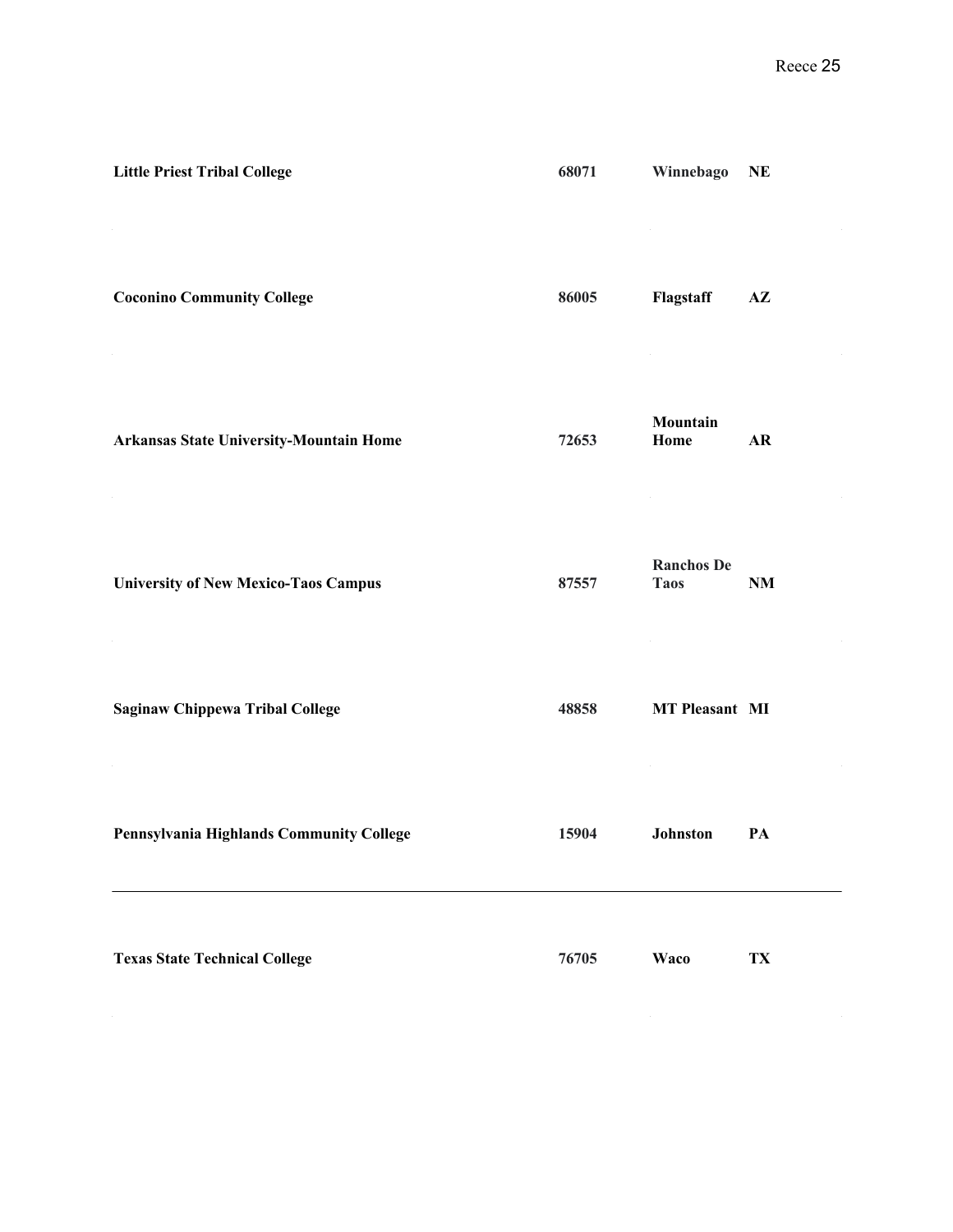| <b>Frontier Community College</b>            | 62837 | Fairfield         | $\mathbf{I}$ |
|----------------------------------------------|-------|-------------------|--------------|
| <b>York County Community College</b>         | 4090  | <b>Wells</b>      | <b>ME</b>    |
| Southwest Collegiate Institute for the Deaf  | 79720 | <b>Big Spring</b> | TX           |
| <b>Oregon Coast Community College</b>        | 97366 | <b>Newport</b>    | <b>OR</b>    |
| <b>Copper Mountain Community College</b>     | 92252 | Joshua Tree CA    |              |
| <b>South Louisiana Community College</b>     | 70506 | Lafayette         | LA           |
| <b>Keweenaw Bay Ojibwa Community College</b> | 49908 | <b>Baraga</b>     | $\bf{MI}$    |
| <b>Central Georgia Technical College</b>     | 31206 | Macon             | ${\bf GA}$   |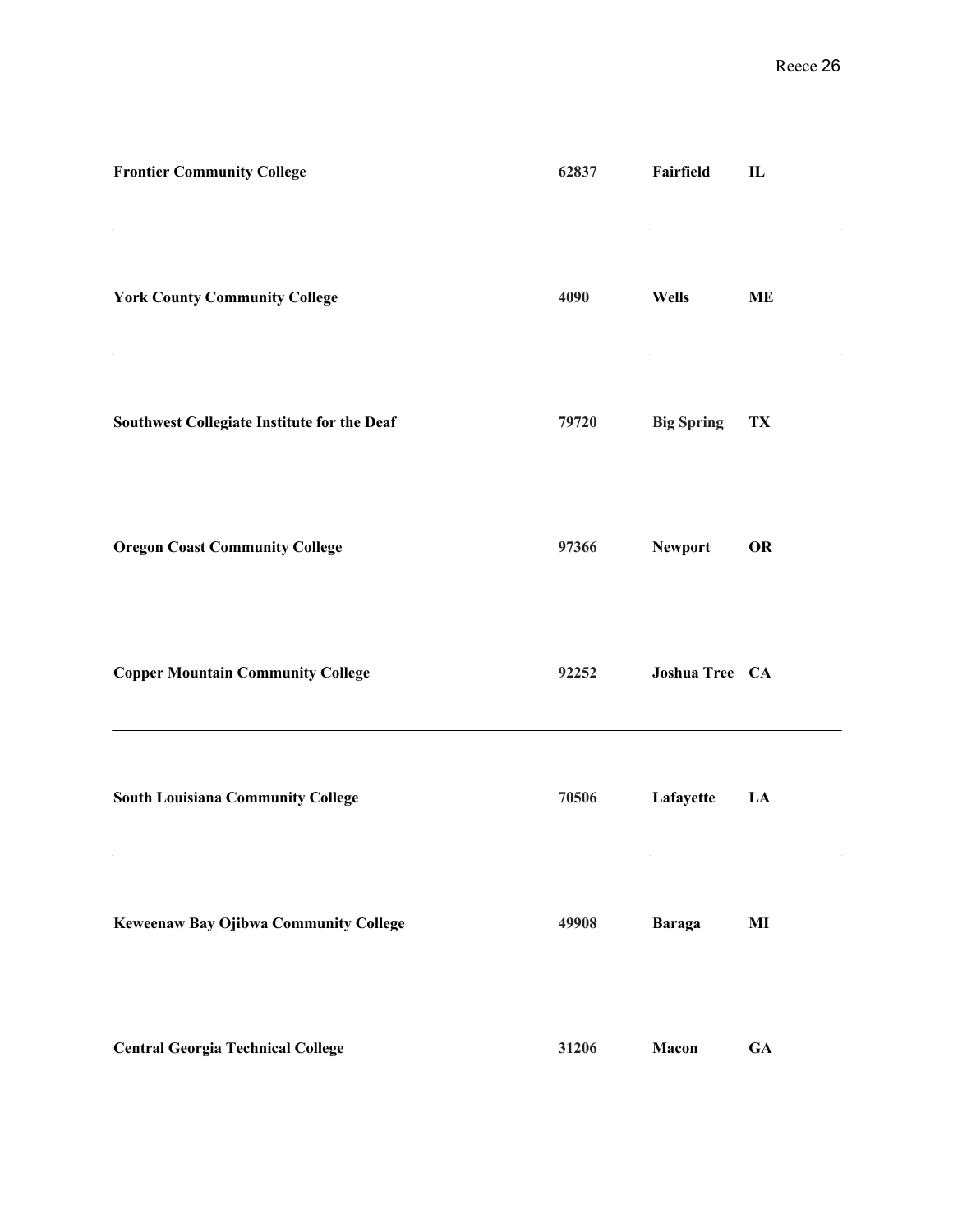| <b>Leech Lake Tribal College</b>             | 56633 | <b>Cass Lake</b>    | <b>MN</b>  |
|----------------------------------------------|-------|---------------------|------------|
| <b>Arkansas State University-Newport</b>     | 72112 | Newport             | ${\bf AR}$ |
|                                              |       | <b>Sandersville</b> |            |
| <b>Oconee Fall Line Technical College</b>    |       | <b>Dublin</b>       | <b>GA</b>  |
|                                              | 21228 |                     |            |
|                                              | 21222 |                     |            |
| <b>Community College of Baltimore County</b> | 21237 | <b>Baltimore</b>    | <b>MD</b>  |
| <b>Norco College</b>                         | 92860 | <b>Norco</b>        | CA         |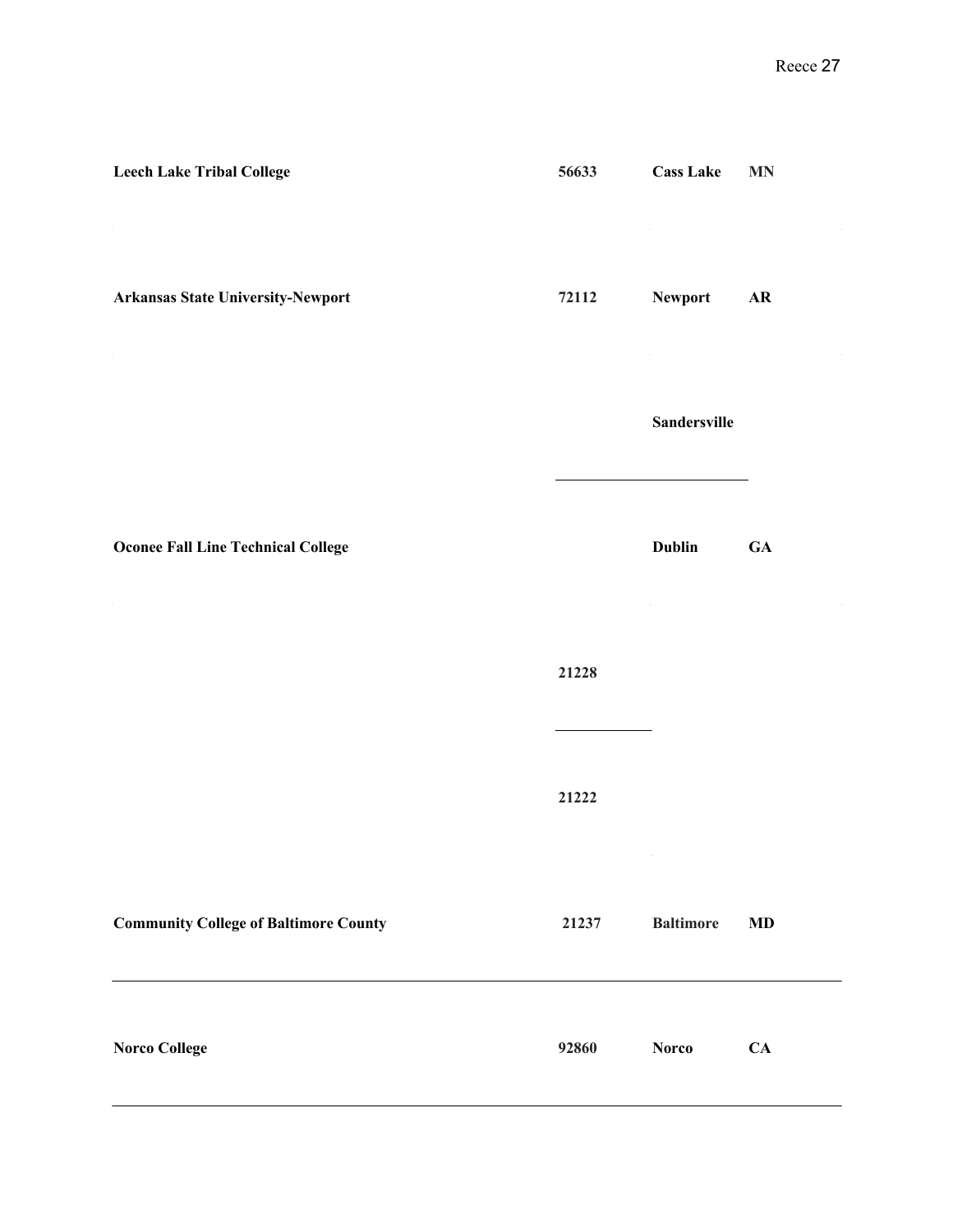| Fond du Lac Tribal and Community College         | 55720 | <b>Cloquet</b>           | MN        |
|--------------------------------------------------|-------|--------------------------|-----------|
| <b>Coastal Pines Technical College</b>           | 31503 | Waycross                 | <b>GA</b> |
| <b>New River Community and Technical College</b> | 24901 | Lewisburg                | <b>WV</b> |
| <b>Northeast Lakeview College</b>                | 78148 | <b>Universal</b><br>City | TX        |
| <b>Baton Rouge Community College</b>             | 70806 | <b>Baton Rouge LA</b>    |           |
| <b>Southern Regional Technical College</b>       | 31792 | Thomasville GA           |           |
| <b>Lamar Institute of Technology</b>             | 77705 | <b>Beaumont</b>          | TX        |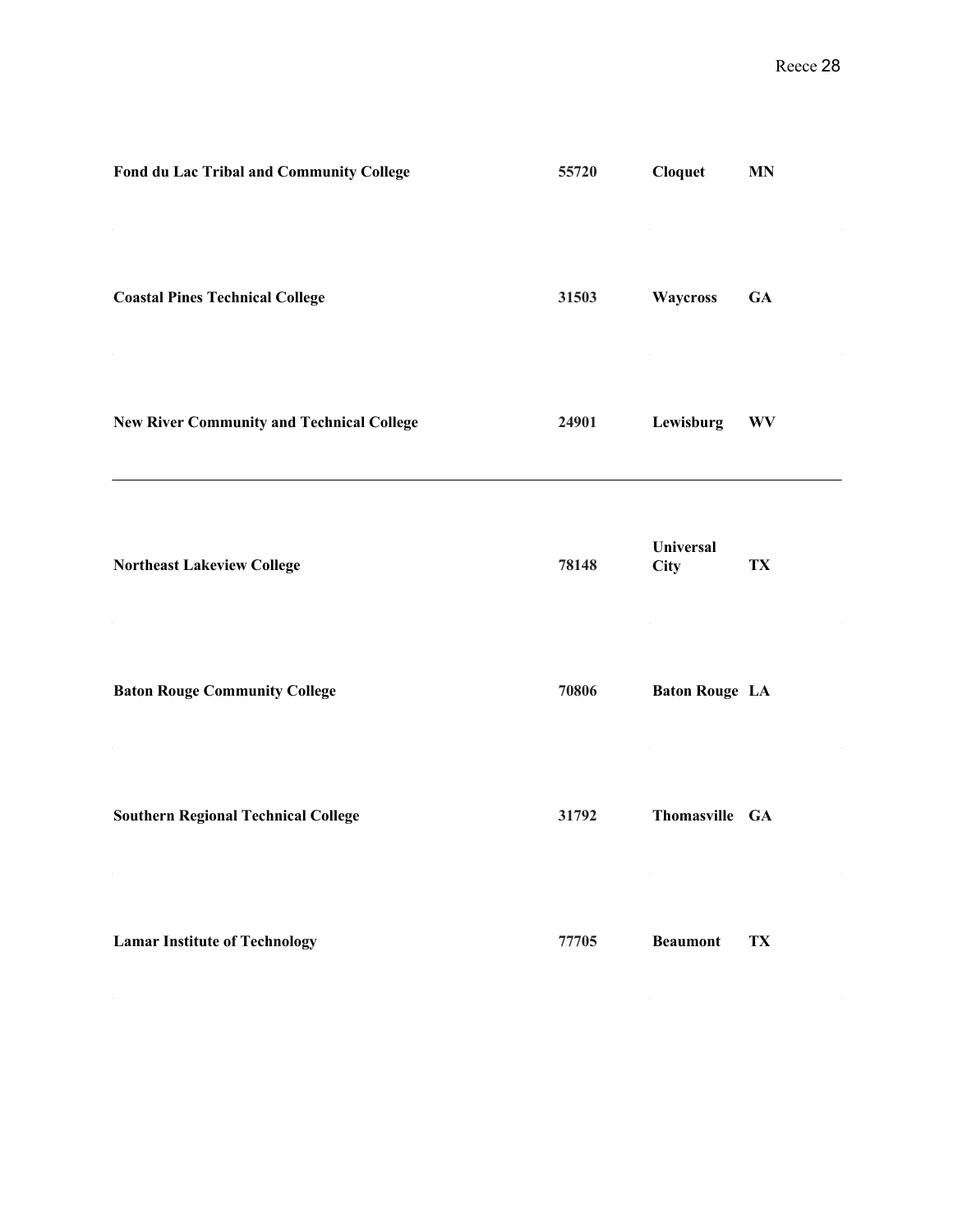| <b>Estrella Mountain Community College</b> | 85392 | Avondale                | $A\mathbf{Z}$ |
|--------------------------------------------|-------|-------------------------|---------------|
| <b>Ellsworth Community College</b>         | 50126 | <b>Iowa Falls</b>       | IA            |
| <b>Carroll Community College</b>           | 21157 | Westminster MD          |               |
| <b>River Parishes Community College</b>    | 70737 | <b>Gonzales</b>         | LA            |
| <b>Clovis Community College</b>            | 93730 | Fresno                  | CA            |
| <b>Klamath Community College</b>           | 97603 | <b>Klamath falls OR</b> |               |
|                                            |       | Mount $Car_$            |               |

|                              |       | Mount Car- |  |
|------------------------------|-------|------------|--|
| <b>Wabash Valley College</b> | 62863 | mel        |  |
|                              |       |            |  |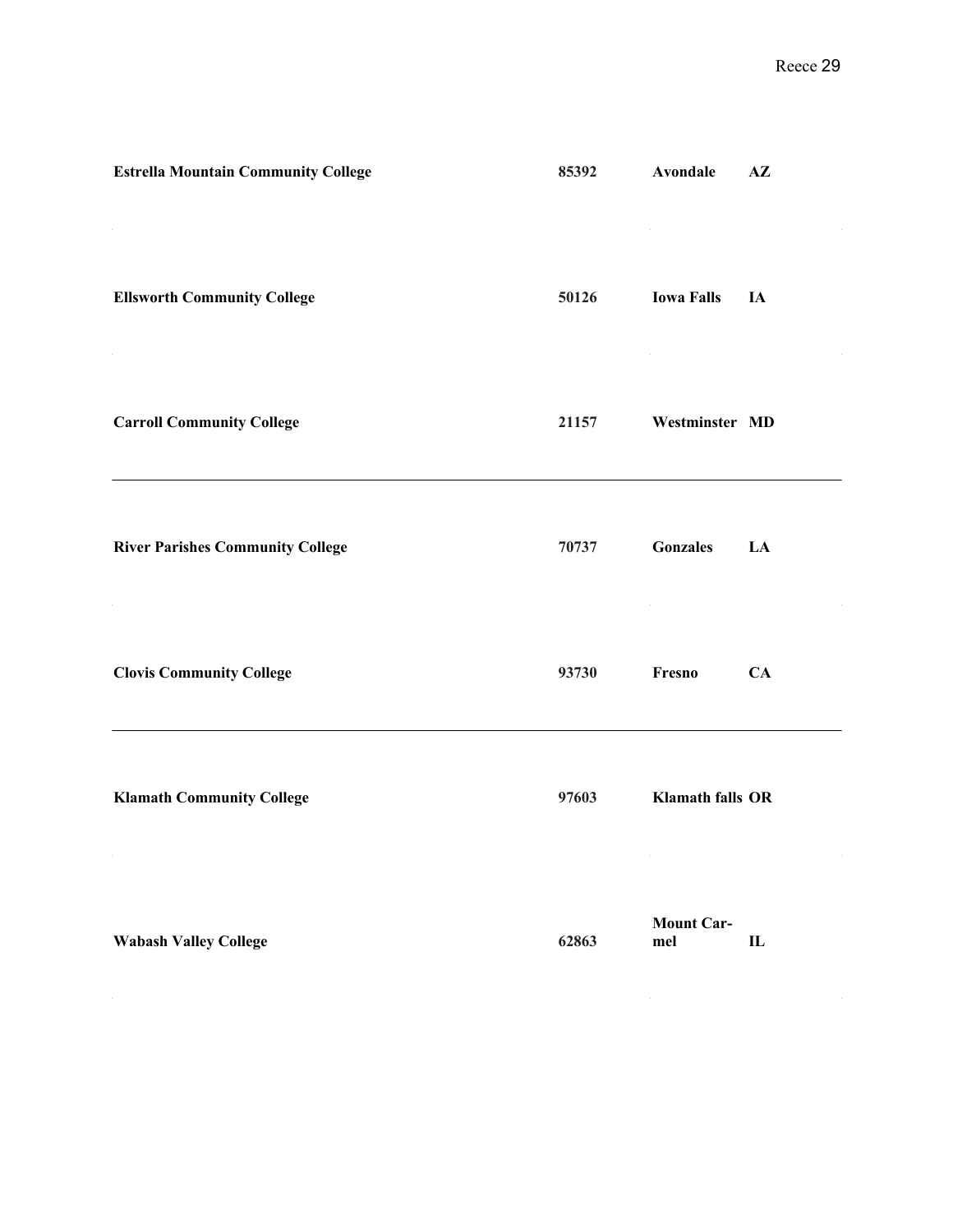| <b>Woodland Community College</b>                     | 95776 | Woodland        | CA                     |
|-------------------------------------------------------|-------|-----------------|------------------------|
| <b>Red Lake Nation College</b>                        | 56671 | <b>Red lake</b> | <b>MN</b>              |
| <b>Hawaii Community College</b>                       | 96720 | <b>Hilo</b>     | $\mathbf{H}$           |
| <b>BridgeValley Community &amp; Technical College</b> | 25136 | Montgomery WV   |                        |
| <b>West Hills College-Lemoore</b>                     | 93245 | Lemoore         | CA                     |
| <b>Pierpont Community and Technical College</b>       | 26554 | Fairmont        | <b>WV</b>              |
| <b>New River Community and Technical College</b>      | 24901 | Lewisburg       | <b>WV</b>              |
|                                                       | 88345 | <b>Ruidoso</b>  | $\mathbf{N}\mathbf{M}$ |

**Eastern New Mexico University Ruidoso Branch**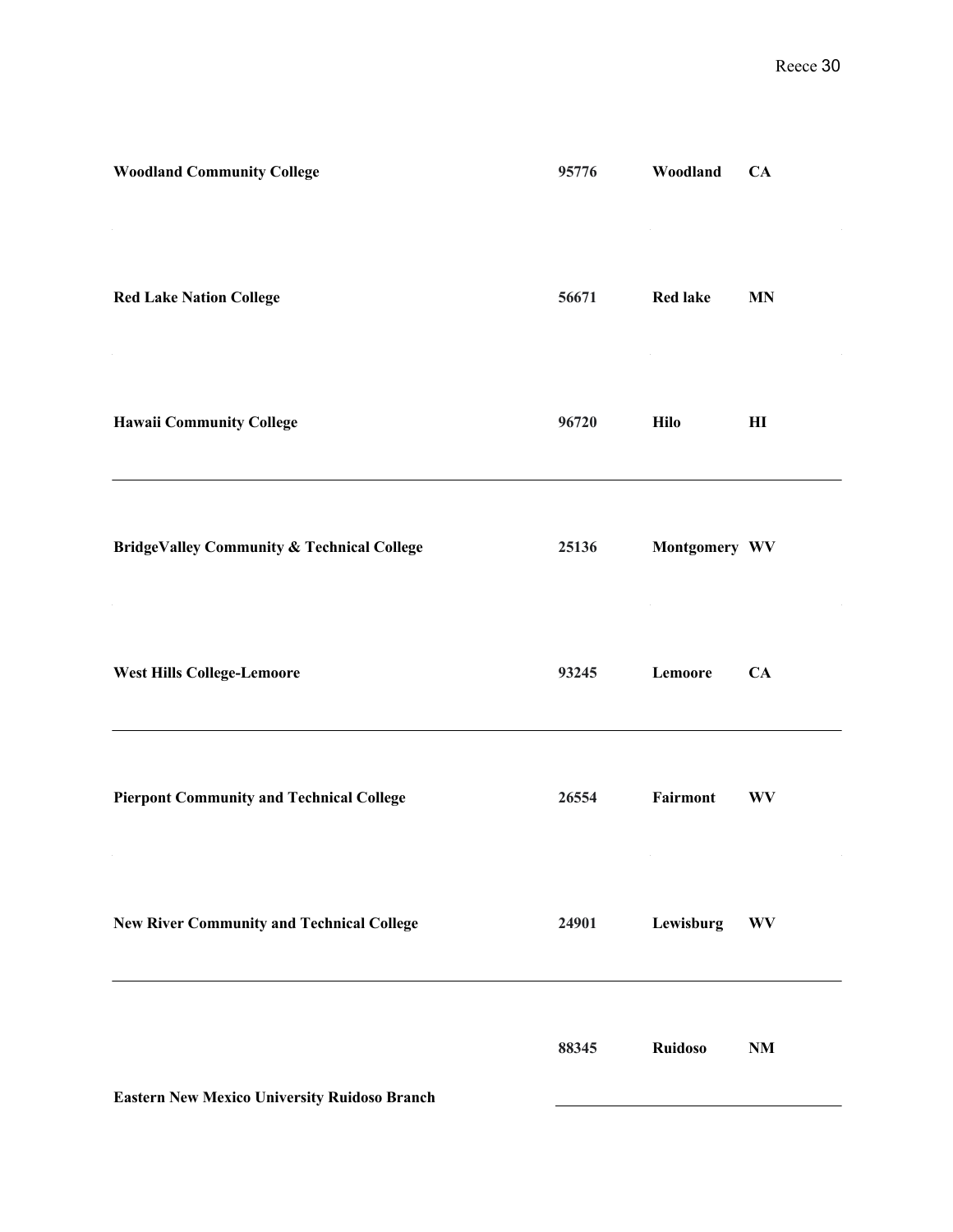## **Community College**

| <b>Blue Ridge Community and Technical College</b>               | 25403 | Martinsburg WV |              |
|-----------------------------------------------------------------|-------|----------------|--------------|
| <b>Pierce College-Puyallup</b>                                  | 98374 | Puyallup       | <b>WA</b>    |
| <b>Northwest Vista College</b>                                  | 78251 | San Antonio TX |              |
| <b>Lincoln Trail College</b>                                    | 62454 | Robinson       | $\mathbf{L}$ |
| <b>Folsom Lake College</b>                                      | 95630 | Folsom         | CA           |
| <b>Santiago Canyon College</b>                                  | 92869 | Orange         | CA           |
| <b>Eastern West Virginia Community and Technical</b><br>College | 26836 | Moorefield     | <b>WV</b>    |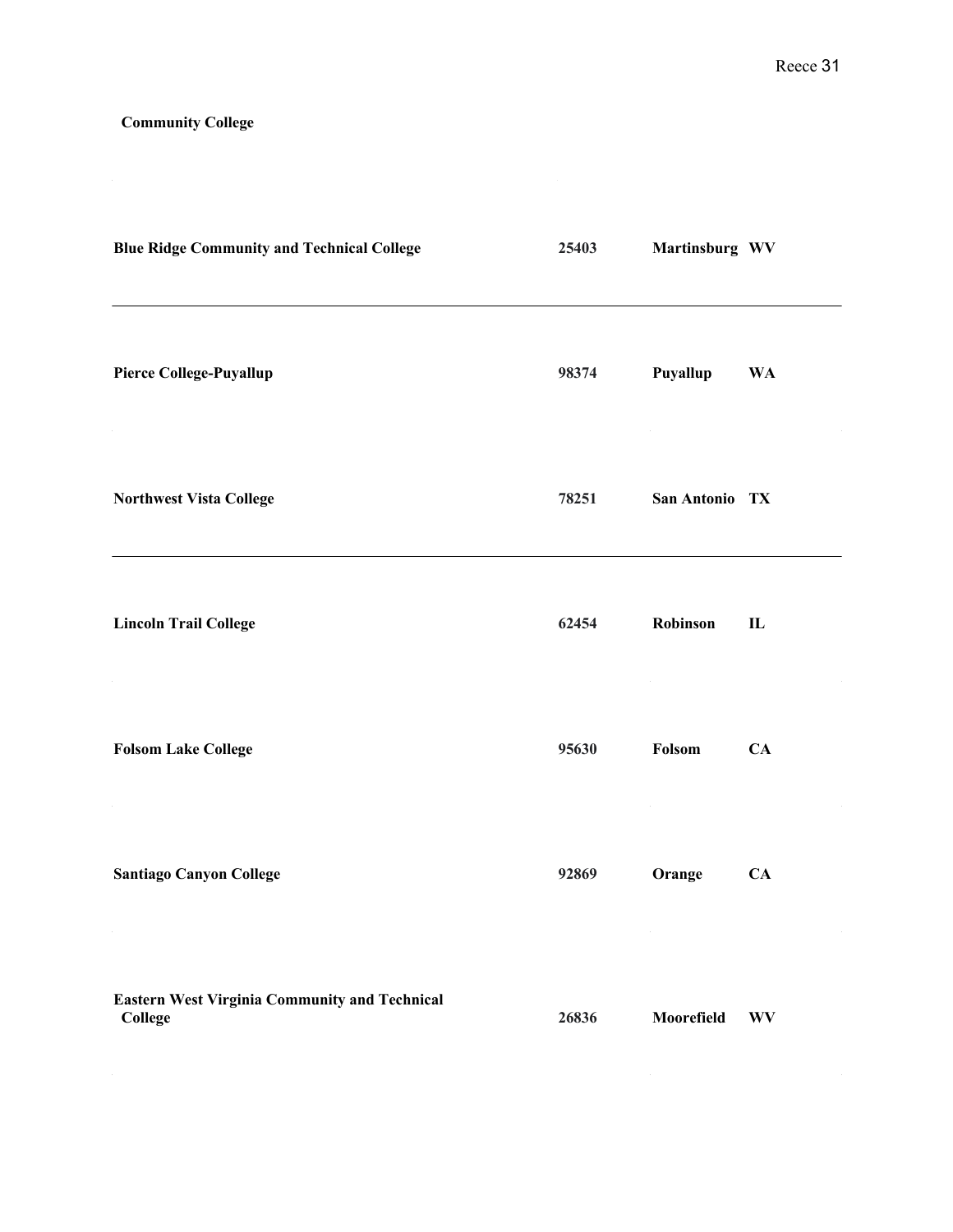| <b>Louisiana Delta Community College</b>             | 71203 | Monroe                  | LA        |
|------------------------------------------------------|-------|-------------------------|-----------|
| <b>Mountwest Community and Technical College</b>     | 25701 | Huntington              | <b>WV</b> |
| <b>Lancaster County Career and Technology Center</b> | 17584 | <b>Willow street PA</b> |           |
| <b>Columbia Gorge Community College</b>              | 97058 | <b>The Dalles</b>       | <b>OR</b> |

### *Section 6.2*

Section 6.2 includes three tables of results from the regression models which use the difference in enrollments per capita by commuting zone as the outcome variable. The population data was sourced from IPUMS National Historic Geographic Information Systems (IPUMS NHGIS) which provides US census data from 1790 the present (*DOWNLOAD U.S. CENSUS DATA TA-BLES & MAPPING FILES*, n.d.).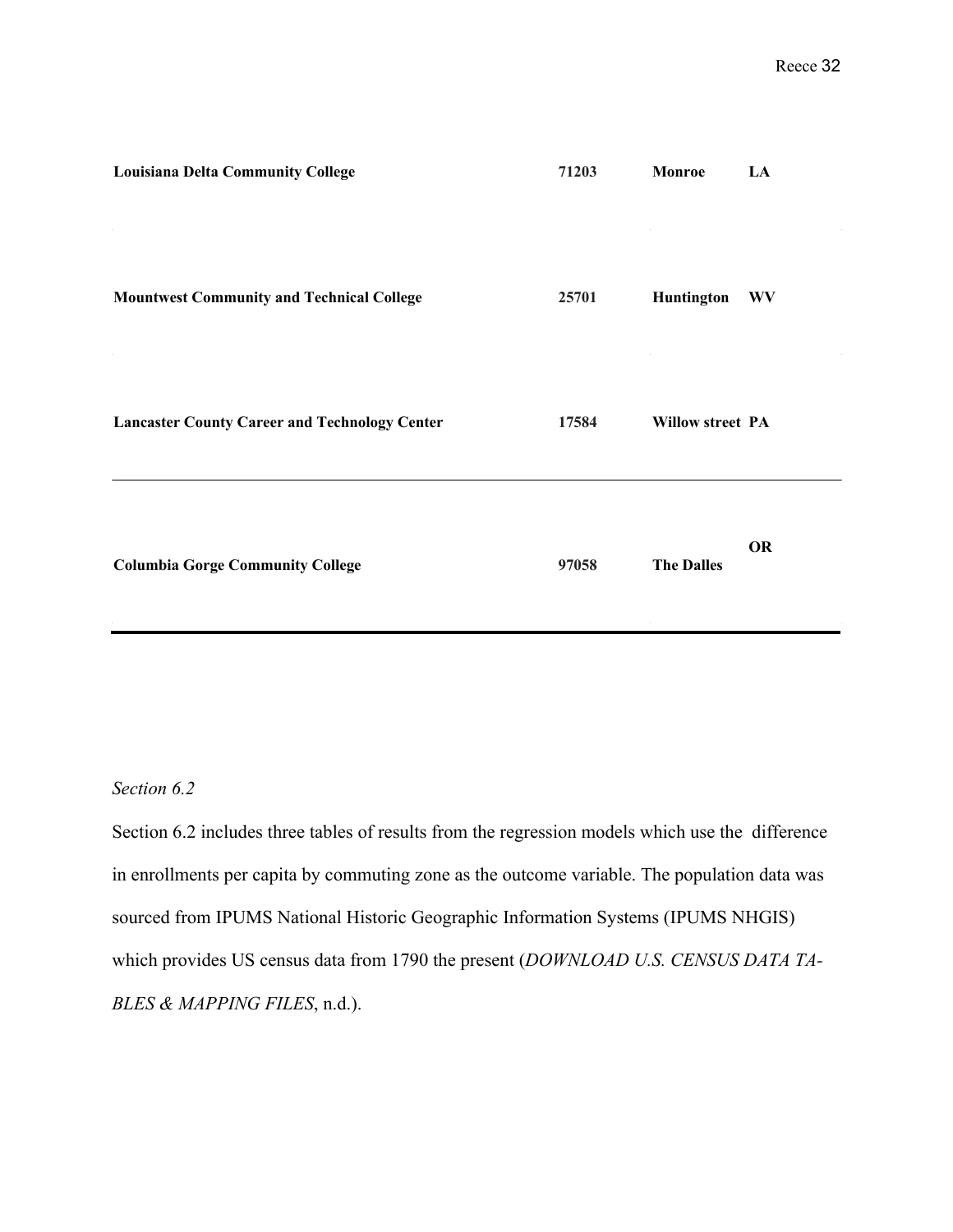| Table 6: Difference Per Capita in Total Enrollments 1990-2007 |              |                  |              |                         |              |             |
|---------------------------------------------------------------|--------------|------------------|--------------|-------------------------|--------------|-------------|
| <b>Controls</b>                                               | 1            | $\boldsymbol{2}$ | $\mathbf{3}$ | $\overline{\mathbf{4}}$ | 5            | 6           |
| Number of CZs                                                 | 358          | 358              | 358          | 358                     | 358          | 358         |
| $\mathbb{R}^2$                                                | 0.0009       | 0.0011           | 0.0423       | 0.0558                  | 0.0591       | 0.066       |
| <b>F-Statistic</b>                                            | 116.91       | 137.05           | 73.07        | 79.21                   | 73.32        | 94.09       |
| <b>Change in Imports from China</b>                           |              |                  |              |                         |              |             |
| to US                                                         | $-0.00049$   | $-0.00088$       | $-0.0011$    | $-0.00096$              | $-0.0010$    | $-0.0012$   |
|                                                               | (0.00082)    | (0.0011)         | (0.0012)     | (0.0010)                | (0.0011)     | (0.0011)    |
| % of employment in manufac-                                   |              |                  |              |                         |              |             |
| turing                                                        | $\mathbf X$  | 1.06E-04         | $0.00020*$   | 0.000074                | 1.21E-04     | 0.00013     |
|                                                               |              | (0.00011)        | (0.00012)    | (0.00015)               |              | (0.00015)   |
| % of college educated popula-                                 |              |                  |              |                         | (0.00012)    |             |
| tion                                                          | $\mathbf X$  | $\mathbf X$      | $\mathbf X$  | $-0.00022$              | $\mathbf X$  | $-0.00001$  |
|                                                               |              |                  |              | (0.00015)               |              | (0.00014)   |
|                                                               |              |                  |              |                         |              |             |
|                                                               |              |                  |              |                         |              |             |
| % of foreign born population                                  | $\mathbf X$  | $\mathbf X$      | $\mathbf{X}$ | $-8.10E-06$             | $\mathbf X$  | $0.00023*$  |
| % of Employment among                                         |              |                  |              | (0.00009)               |              | (0.00013)   |
| women                                                         | $\mathbf{X}$ | $\mathbf X$      | $\mathbf X$  | $-1.13E-04$             | $\mathbf{X}$ | 0.00019     |
|                                                               |              |                  |              | (0.00016)               |              | (0.0002)    |
| % of employment in routine                                    |              |                  |              |                         |              |             |
| occupations                                                   | $\mathbf X$  | $\mathbf X$      | X            | $\mathbf{X}$            | $-0.00031$   | $-0.00043$  |
|                                                               |              |                  |              |                         |              | 0.00033     |
| Average offshorability index of                               |              |                  |              |                         | (0.00033)    |             |
| occupations                                                   | $\mathbf X$  | $\mathbf X$      | $\mathbf X$  | $\mathbf X$             | $-0.0029$    | $-0.0051**$ |
|                                                               |              |                  |              |                         | (0.0019)     | (0.0020)    |
|                                                               |              |                  |              |                         |              |             |
| <b>Census Division Dummies</b>                                | No           | N <sub>0</sub>   | yes          | yes                     | yes          | yes         |

**Table 6: Difference Per Capita in Total Enrollments 1990-2007**

Note: \*\*\* Significant at the 1% level \*\* Significant at the 5% level \*Significant at the 10% level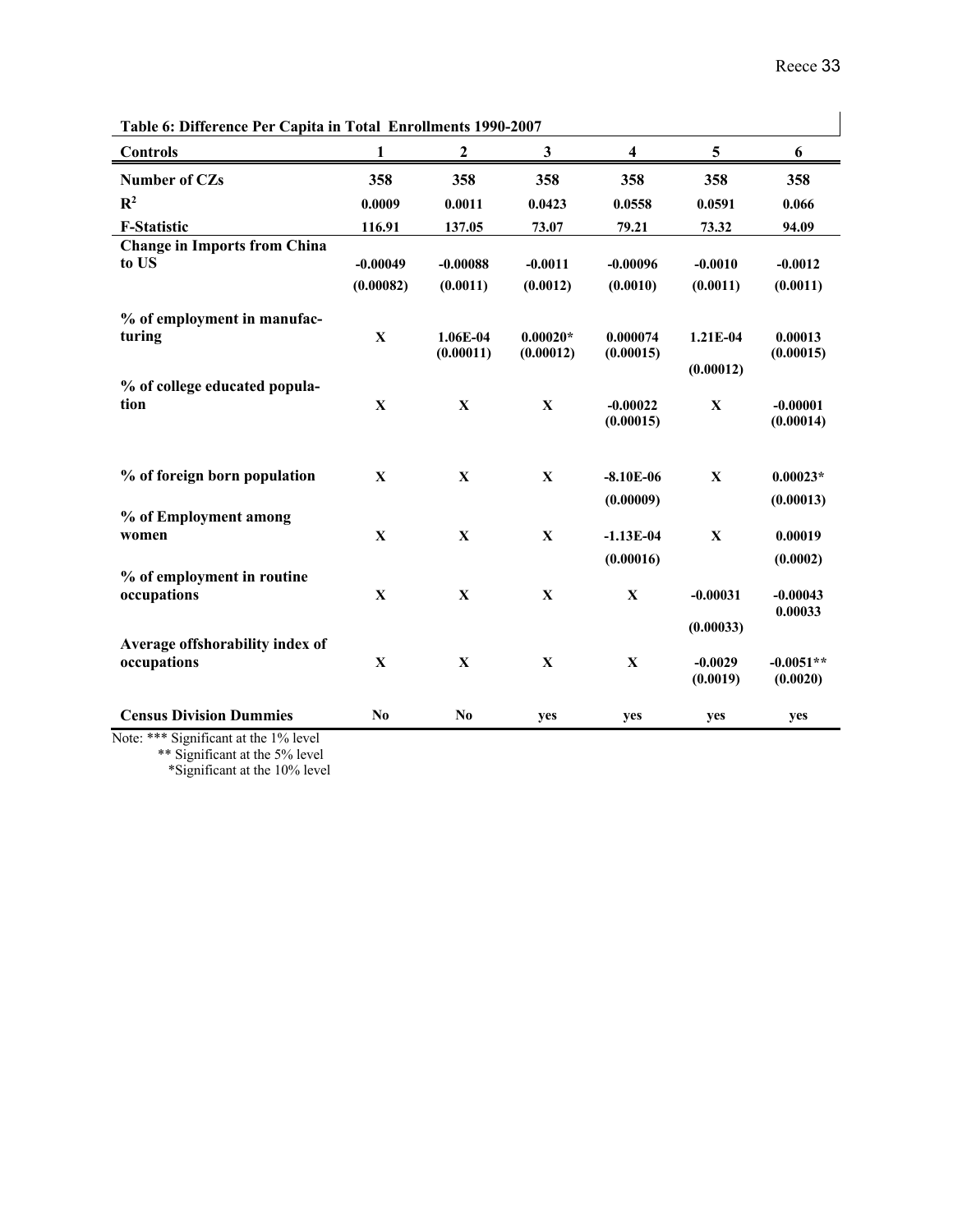| Table 7: Difference Per Capita in Female Enrollments 1990-2007 |                        |                        |                          |                          |                         |                          |
|----------------------------------------------------------------|------------------------|------------------------|--------------------------|--------------------------|-------------------------|--------------------------|
|                                                                | 1                      | $\boldsymbol{2}$       | $\mathbf{3}$             | $\overline{\mathbf{4}}$  | 5                       | 6                        |
| Number of CZs                                                  | 358                    | 358                    | 358                      | 358                      | 358                     | 358                      |
| $\mathbb{R}^2$                                                 | 0.0007                 | 0.0016                 | 0.0496                   | 0.0632                   | 0.0677                  | 0.0729                   |
| <b>F-Statistic</b>                                             | 116.91                 | 137.05                 | 73.07                    | 79.21                    | 73.32                   | 94.09                    |
| <b>Change in Imports from</b><br>China to US                   | $-0.00019$<br>(0.0011) | $-0.00078$<br>(0.0013) | $-0.0010$<br>(0.0015)    | $-0.00078$<br>(0.0013)   | $-0.00077$<br>(0.0013)  | $-0.0010$<br>(.0013)     |
| % of employment in manu-<br>facturing                          | $\mathbf X$            | 1.59E-04<br>(0.00014)  | $0.00027**$<br>(0.00014) | 0.00014<br>(0.00016)     | $1.64E-04$<br>(0.00015) | 0.00019<br>(0.00017)     |
| % of college educated pop-<br>ulation                          | $\mathbf X$            | $\mathbf{X}$           | $\mathbf X$              | $-0.00021$<br>(0.00016)  | $\mathbf X$             | $-0.00006$<br>(0.00015)  |
| % of foreign born popula-<br>tion                              | $\mathbf X$            | $\mathbf X$            | $\mathbf X$              | $-0.00004$<br>(0.00011)  | $\mathbf X$             | 0.00023<br>(0.00014)     |
| % of Employment among<br>women                                 | $\mathbf{X}$           | $\mathbf X$            | $\mathbf X$              | $-1.87E-04$<br>(0.00019) | $\mathbf{X}$            | 0.00015<br>(0.00025)     |
| % of employment in rou-<br>tine occupations                    | $\mathbf X$            | $\mathbf X$            | $\mathbf X$              | $\mathbf X$              | $-0.00021$<br>(0.00040) | $-0.00031$<br>(0.00042)  |
| Average offshorability in-<br>dex of occupations               | $\mathbf X$            | $\mathbf{X}$           | $\mathbf X$              | $\mathbf X$              | $-0.0042*$<br>(0.0024)  | $-0.0065***$<br>(0.0026) |
| <b>Census Division Dummies</b>                                 | N <sub>0</sub>         | N <sub>0</sub>         | yes                      | yes                      | yes                     | yes                      |

**Table 7: Difference Per Capita in Female Enrollments 1990-2007**

Note: \*\*\* Significant at the 1% level \*\* Significant at the 5% level

\*Significant at the 10% level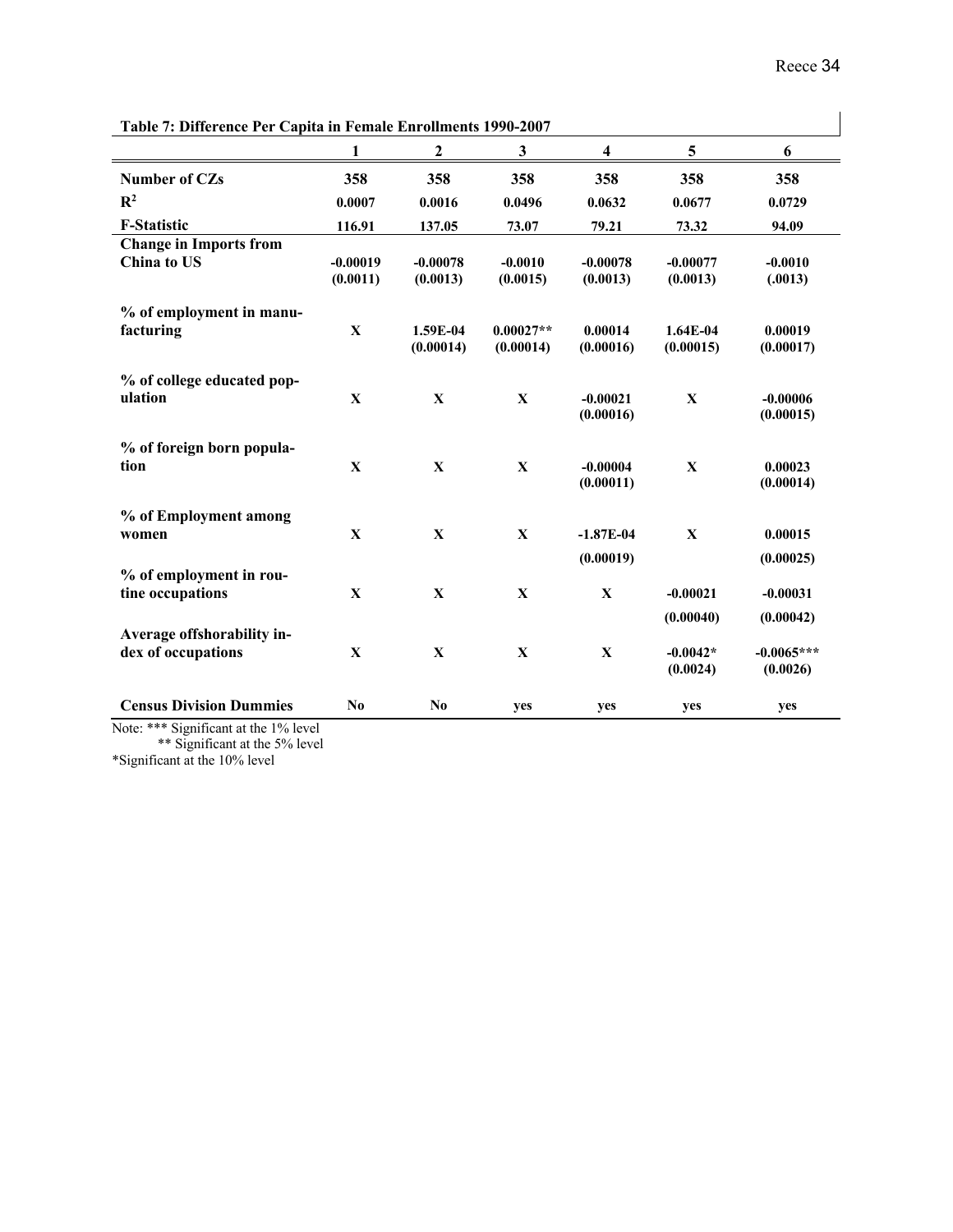| Table 8: Difference Per Capita in Male Enrollments 1990-2007 |                        |                             |                         |                            |                             |                           |
|--------------------------------------------------------------|------------------------|-----------------------------|-------------------------|----------------------------|-----------------------------|---------------------------|
|                                                              | 1                      | $\boldsymbol{2}$            | $\mathbf{3}$            | $\overline{\mathbf{4}}$    | 5                           | 6                         |
| Number of CZs                                                | 357                    | 357                         | 357                     | 357                        | 357                         | 357                       |
| $\mathbf{R}^2$                                               | 0.0127                 | 0.0125                      | 0.0395                  | 0.0545                     | 0.0602                      | 0.0765                    |
| <b>F-Statistic</b>                                           | 116.91                 | 137.05                      | 73.07                   | 79.21                      | 73.32                       | 94.09                     |
| <b>Change in Imports from</b><br>China to US                 | 0.0000503<br>(0.00056) | 0.000581<br>(0.00068)       | 0.000513<br>(0.00087)   | 0.000772<br>(0.00064)      | 0.000782<br>(0.00067)       | 0.000524<br>(0.00064)     |
| % of employment in manu-<br>facturing                        | $\mathbf X$            | $-1.43E-04$ **<br>(0.00007) | $-0.00009$<br>(0.00007) | $-0.00032***$<br>(0.00011) | $-2.07E-04***$<br>(0.00008) | $-0.00027**$<br>(0.00011) |
| % of college educated pop-<br>ulation                        | $\mathbf X$            | X                           | $\mathbf X$             | $-0.0004***$<br>(0.00014)  | $\mathbf{X}$                | $-0.00023$<br>(0.00015)   |
| % of foreign born popula-<br>tion                            | $\mathbf X$            | $\mathbf X$                 | $\mathbf X$             | $-1.56E-05$<br>(0.00009)   | $\mathbf X$                 | $0.00027***$<br>(0.0001)  |
| % of Employment among<br>women                               | $\mathbf X$            | $\mathbf X$                 | $\mathbf X$             | 1.30E-04                   | $\mathbf X$                 | $0.00049***$              |
|                                                              |                        |                             |                         | (0.00014)                  |                             | (0.00018)                 |
| % of employment in rou-<br>tine occupations                  | $\mathbf X$            | $\mathbf X$                 | $\mathbf X$             | $\mathbf X$                | $-0.00013$<br>(0.00041)     | $-0.00031$<br>(0.00036)   |
| Average offshorability in-<br>dex of occupations             | $\mathbf X$            | $\mathbf X$                 | $\mathbf X$             | $\mathbf X$                | $-0.00445**$<br>(0.0022)    | $-0.00732***$<br>(0.0024) |
| <b>Census Division Dummies</b>                               | N <sub>0</sub>         | N <sub>0</sub>              | yes                     | yes                        | yes                         | yes                       |

Note: \*\*\* Significant at the 1% level \*\* Significant at the 5% level

\*Significant at the 10% level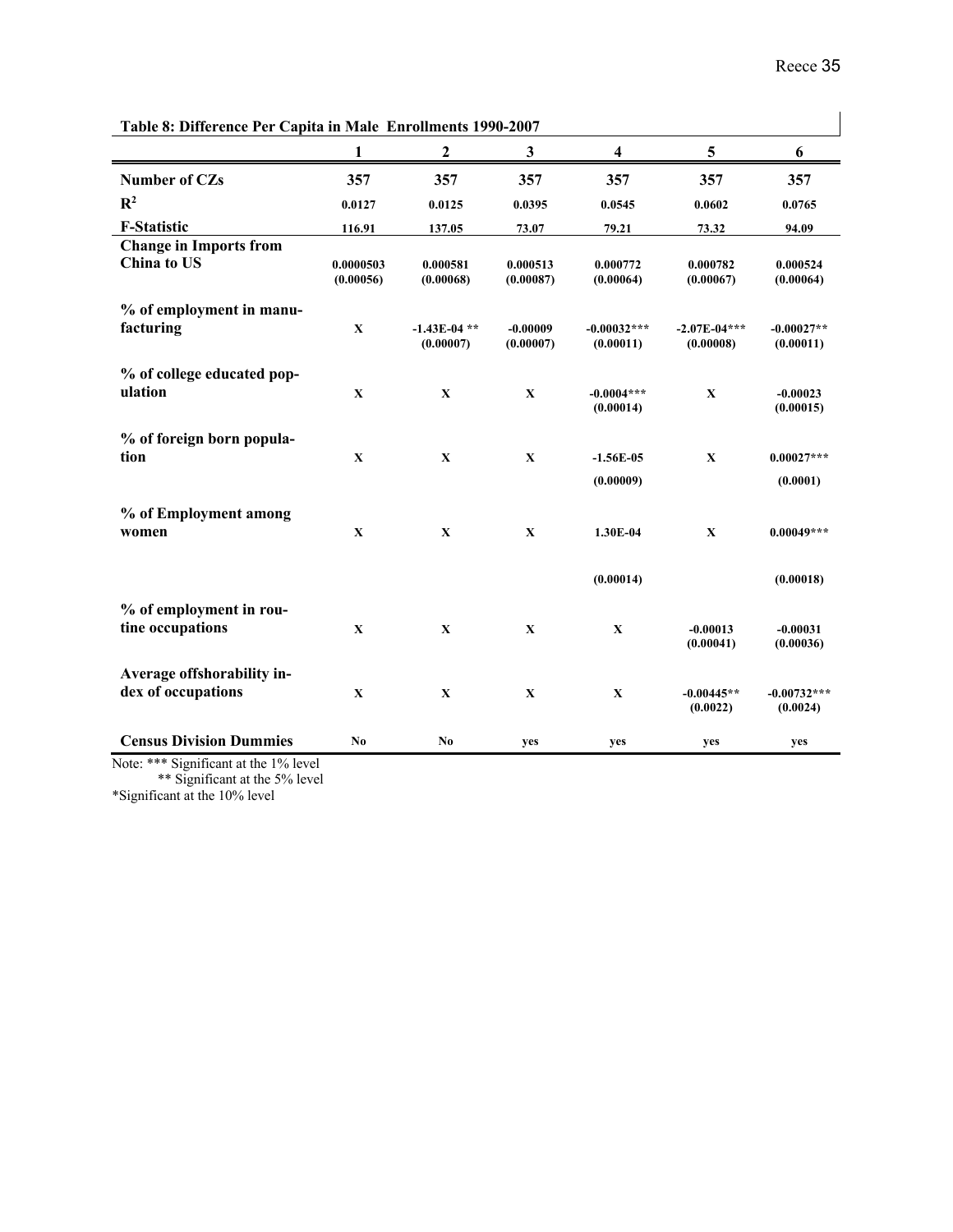#### *Section 6.3*

**Table 9: Effect of Chinese Import Competition on Manufacturing Employment in Commuting Zones with Community Colleges**

| <b>Controls</b>                                 | $\mathbf{1}$           | $\mathbf{2}$           | 3                     | 4                      | 5                      | 6                      |
|-------------------------------------------------|------------------------|------------------------|-----------------------|------------------------|------------------------|------------------------|
| <b>Number of Observations</b>                   | 358                    | 358                    | 358                   | 358                    | 358                    | 358                    |
| $\mathbf{R}^2$<br><b>Change in Imports from</b> | 0.11                   | 0.22                   | 0.32                  | 0.36                   | 0.38                   | 0.38                   |
| <b>China to US</b>                              | $-0.802***$<br>(0.057) | $-0.622***$<br>(0.089) | $-0.547***$<br>(0.10) | $-0.511***$<br>(0.081) | $-0.600***$<br>(0.097) | $-0.633***$<br>(0.097) |
| % of employment in manu-                        |                        |                        |                       |                        |                        |                        |
| facturing                                       | $\mathbf{X}$           | $-0.0482*$             | $-0.0595***$          | $-0.0684***$           | $-0.0623***$           | $-0.0488***$           |
| % of college educated pop-                      |                        | (0.025)                | (0.022)               | (0.018)                | (.016)                 | (0.013)                |
| ulation                                         | $\mathbf{X}$           | $\mathbf{X}$           | $\mathbf{X}$          | $-0.00021$             | $\mathbf{X}$           | 0.0140                 |
|                                                 |                        |                        |                       | (.022)                 |                        | (0.016)                |
| % of foreign born popula-<br>tion               | $\mathbf X$            | $\mathbf X$            | $\mathbf{X}$          | $-0.0154*$             | $\mathbf{X}$           | $0.0255*$              |
|                                                 |                        |                        |                       | (0.0092)               |                        | (0.016)                |
| % of Employment among                           |                        |                        |                       |                        |                        |                        |
| women                                           | $\mathbf{X}$           | $\mathbf X$            | $\mathbf{X}$          | $-0.0686**$            | $\mathbf{x}$           | $-0.0133$              |
|                                                 |                        |                        |                       | (0.031)                |                        | (0.035)                |
| % of employment in rou-<br>tine occupations     | $\mathbf{X}$           | $\mathbf X$            | $\mathbf X$           | $\mathbf X$            | $-0.236$               | $-0.244***$            |
|                                                 |                        |                        |                       |                        | (0.072)                | (0.075)                |
| Average offshorability in-                      |                        |                        |                       |                        |                        |                        |
| dex of occupations                              | $\mathbf X$            | $\mathbf X$            | $\mathbf X$           | $\mathbf X$            | 0.210                  | $-0.0697$              |
|                                                 |                        |                        |                       |                        | (0.28)                 | (0.29)                 |
| <b>Census Division Dummies</b>                  | N <sub>0</sub>         | N <sub>0</sub>         | yes                   | yes                    | yes                    | yes                    |

Note: \*\*\* Significant at the 1% level

\*\* Significant at the 5% level

#### *Section 6.4*

Section 6.4 includes a list of states without community college data and also a full list of the number of commuting zones per state included in my sample compared to the number of commuting zones per state included in Autor et. al (2013).

**Table 10: States Without Community College Data Alaska District of Columbia Nevada**

 <sup>\*</sup>Significant at the 10% level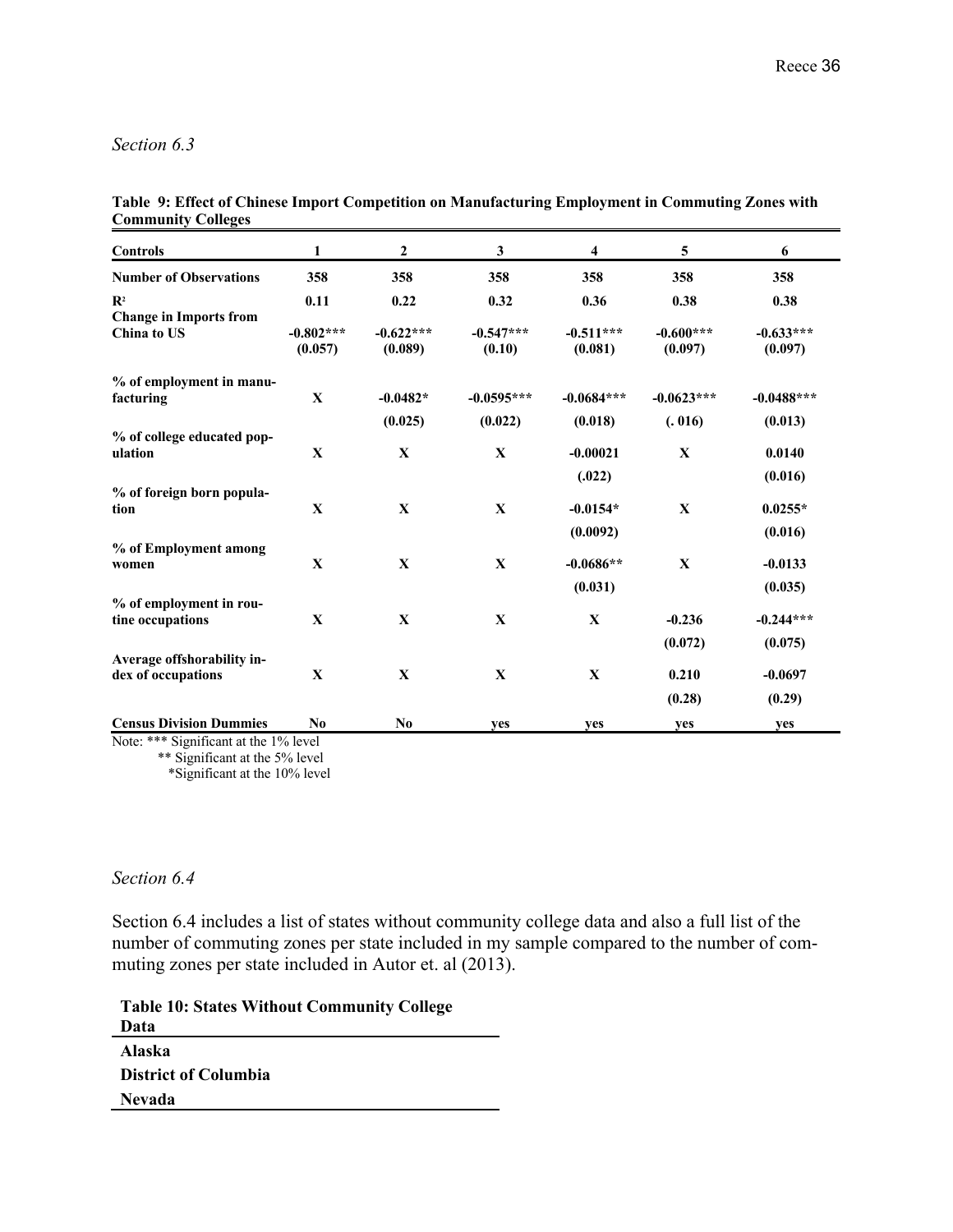| <b>State Fip</b><br>Code | rabic 11. Number of CEs per State<br><b>State Name</b> | # of CZs with a Community Col-<br>lege per State | # Of CZs Per State in ADH's<br><b>Sample</b> |
|--------------------------|--------------------------------------------------------|--------------------------------------------------|----------------------------------------------|
| $\mathbf{1}$             | Alabama                                                | 13                                               | 14                                           |
| $\overline{\mathbf{4}}$  | Arizona                                                | $\overline{\mathbf{5}}$                          | 5                                            |
| $\overline{\mathbf{5}}$  | <b>Arkansas</b>                                        | 12                                               | 18                                           |
| 6                        | California                                             | 15                                               | 18                                           |
| 8                        | Colorado                                               | 5                                                | 17                                           |
| 9                        | Connecticut                                            | $\mathbf{1}$                                     | $\mathbf{1}$                                 |
| 10                       | <b>Delaware</b>                                        | 1                                                | $\overline{2}$                               |
| 12                       | Florida                                                | 1                                                | 16                                           |
| 13                       | Georgia                                                | 15                                               | 28                                           |
| 15                       | Hawaii                                                 | $\overline{\mathbf{4}}$                          |                                              |
| 16                       | Idaho                                                  | $\mathbf{2}$                                     | $\boldsymbol{9}$                             |
| 17                       | <b>Illinois</b>                                        | 15                                               | 18                                           |
| 18                       | Indiana                                                | 5                                                | 17                                           |
| 19                       | Iowa                                                   | 10                                               | 22                                           |
| 20                       | Kansas                                                 | 16                                               | 32                                           |
| 21                       | Kentucky                                               | 10                                               | 21                                           |
| 22                       | Louisiana                                              | 6                                                | 12                                           |
| 23                       | Maine                                                  | 4                                                | $\overline{\mathbf{4}}$                      |
| 24                       | Maryland                                               | 4                                                | $\overline{\mathbf{4}}$                      |
| 25                       | <b>Massachusetts</b>                                   | 3                                                | 5                                            |
| 26                       | Michigan                                               | 9                                                | 18                                           |
| 27<br>28                 | Minnesota                                              | 14<br>11                                         | 23<br>19                                     |
| 29                       | Mississippi<br>Missouri                                | 12                                               |                                              |
| 30                       | Montana                                                | 8                                                | 24<br>22                                     |
| 31                       | Nebraska                                               | 6                                                | 22                                           |
| 32                       | <b>Nevada</b>                                          |                                                  | $\overline{\mathbf{5}}$                      |
| 33                       | <b>New Hampshire</b>                                   | 1                                                | $\overline{2}$                               |
| 34                       | <b>New Jersey</b>                                      | $\mathbf{2}$                                     | $\overline{2}$                               |
| 35                       | <b>New Mexico</b>                                      | 9                                                | 14                                           |
| 36                       | <b>New York</b>                                        | 10                                               | 12                                           |
| 37                       | <b>North Carolina</b>                                  | 19                                               | 21                                           |
| 38                       | <b>North Dakota</b>                                    | $\mathbf{3}$                                     | 20                                           |
| 39                       | Ohio                                                   | 12                                               | 17                                           |
| 40                       | Oklahoma                                               | 6                                                | 16                                           |
| 41                       | Oregon                                                 | 8                                                | 14                                           |
| 42                       | Pennsylvania                                           | 10                                               | 13                                           |
| 44                       | <b>Rhode Island</b>                                    | $\mathbf{1}$                                     | $\mathbf{1}$                                 |
| 45                       | <b>South Carolina</b>                                  | 7                                                | 8                                            |
| 46                       | <b>South Dakota</b>                                    | $\overline{\mathbf{4}}$                          | 24                                           |
| 47                       | <b>Tennessee</b>                                       | 11                                               | 19                                           |
| 48                       | <b>Texas</b>                                           | 26                                               | 64                                           |
| 49                       | Utah                                                   | $\mathbf{1}$                                     | $\boldsymbol{9}$                             |
| 50                       | Vermont                                                | $\mathbf{2}$                                     | 3                                            |
| 51                       | Virginia                                               | 14                                               | 17                                           |

**Table 11: Number of CZs per State**